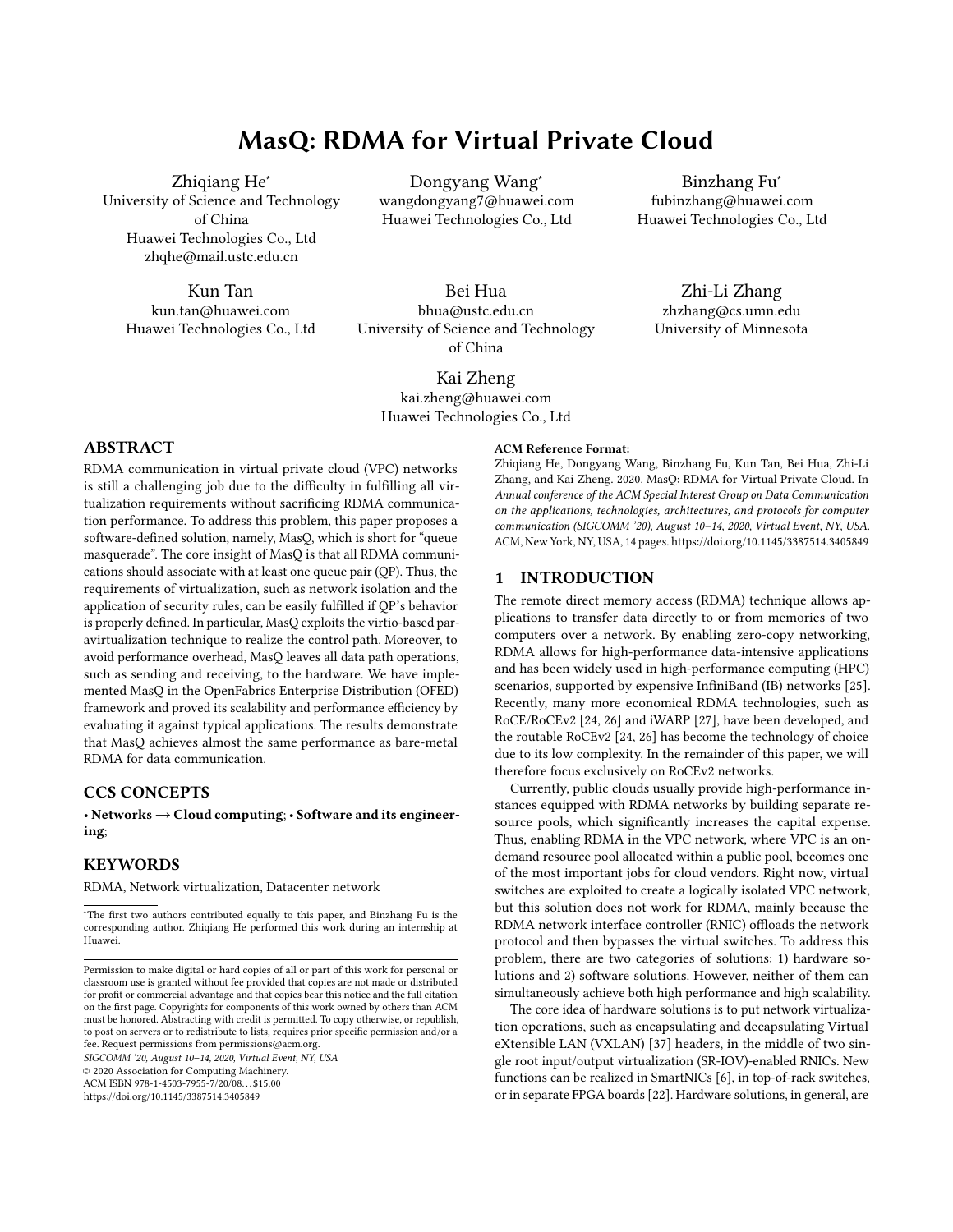SIGCOMM '20, August 10-14, 2020, Virtual Event, NY, USA Z. He, D. Wang, B. Fu, K. Tan, B. Hua, Z. Zhang and K. Zheng

performance-optimized but lack scalability. For example, RNIC has to cache the contexts of virtual networks (such as the VXLAN tunnel table) to realize network virtualization, but the on-chip cache is usually limited. Therefore, if the VPC network is large, then communication performance is reduced since RNIC must frequently fetch contexts from DRAM. As reported in [\[17\]](#page-11-1), the throughput of stat operations decreases by almost 50% when the number of clients increases from 40 to 120 due to the sharply increased possibility of cache misses.

Conversely, the core idea of software solutions is to redirect the RDMA control path or even the data path to a software component, such as a virtual switch, to apply network virtualization enforcement [\[33\]](#page-12-6). The software solution is flexible, but involving software in the critical path is not a good idea to obtain the best performance. For example, involving virtio [\[40\]](#page-12-7) in the critical path of the "post send" operation can slow down the performance by 101 times, as discussed in Sec. [3.1.](#page-2-0) This dramatic performance degradation prevents the solution from being widely adopted.

To address the above dilemma, we propose a new kind of RDMA virtualization, where software defines the "communication rules" (to keep the solution scalable), while hardware executes the "communication operations" (to minimize performance overhead). We name this solution software-defined virtualization and will present the design of MasQ following this principle in this paper. The core idea of MasQ is that each RDMA communication should associate with one QP, and the QP context (QPC) maintains all necessary information to send or receive a message  $^1.$  $^1.$  $^1.$  Thus, if QPC is properly "virtualized", then the RDMA network is accordingly correctly virtualized. To this end, we first classify all Verbs into two categories based on whether QPC is manipulated. For example, Verbs manipulating QPC (such as "create\_qp") are labeled control path Verbs, while others that only implicitly use QPC (such as "post\_send") are classified as data path Verbs. Then, MasQ solely exploits the control path Verbs to realize RDMA virtualization to avoid performance overhead.

To achieve the above goals, two major challenges should be addressed. First, as RNIC bypasses the OS kernel and thereby virtual switches running in the kernel, a virtual L2 RDMA network cannot rely on VXLAN and virtual switches to support network virtualization. Second, as the security group and firewall as a service (FWaaS) are commonly implemented in virtual switches that are also bypassed by RNIC, it is unclear how to apply security rules to a virtual RDMA network. We note that instead of coming up with new "custom-made" security mechanisms (the security properties of which may be unproven) for virtual RDMA networks, we want to support the same security mechanisms, i.e., security group and FWaaS, that have been widely deployed and employed by existing public cloud providers, as their APIs are familiar to most application developers and network operators of cloud tenants [\[29\]](#page-12-8).

In this paper, MasQ first proposes the vBond and RConnrename techniques, which together provide an abstract of virtual RoCE networks for each VPC. Note that there is an important difference between a virtual RoCE device and a virtual IB device, where the RoCE device provides both Ethernet and RDMA interfaces, and the IB device only provides RDMA interfaces. With MasQ, RDMA applications can communicate with each other by still using their virtual IPs. Furthermore, an RDMA version connection tracking module, namely, the RConntrack, is proposed to support both the security group and FWaaS to protect virtual RDMA networks from attack. Note that all of the above techniques reside on the control path, so MasQ's performance overhead is negligible. We summarize our main contributions as follows:

- (1) To the best of our knowledge, MasQ is the first work that targets RDMA network virtualization for VPC. It employs three innovative mechanisms to tackle the challenges of providing virtual RoCE abstraction, tenant logical segregation and applying security rules.
- (2) A prototype of MasQ is implemented and evaluated against big data and HPC applications. The results prove that RDMA can be deployed in virtualized data centers with negligible overhead.

# 2 RELATED WORK

RDMA I/O virtualization: I/O virtualization is the first step in enabling RDMA in a virtual machine (VM). Currently, there are two prominent techniques: 1) direct device assignment and 2) paravirtualization. Direct device assignment, such as SR-IOV, can provide near-native performance but is not flexible. In contrast, paravirtualization is more flexible but at the expense of lower performance. For example, VMware's vRDMA [\[39\]](#page-12-9) adopts this solution. A paravirtualized network stack splits the device driver into a frontend driver and a backend driver. To complete a network I/O operation, the frontend driver forwards the command to the backend driver, and then, the backend driver delivers it to the physical device. Such separation provides greater flexibility but inevitably incurs additional overhead during data path operations. To mitigate this overhead, HyV [\[38\]](#page-12-10) and virtio-RDMA [\[21\]](#page-12-11) employ a hybrid virtualization technique that is tailored for RDMA. Taking advantage of RDMA's separation of control and data paths, HyV adopts paravirtualization for the control path but implements a zero-copy data path. Therefore, no performance overhead is introduced. Compared with the above counterparts, MasQ adopts a similar approach of I/O virtualization but focuses on the new fundamental challenges of enabling RDMA in VPC networks, such as network isolation and applying security rules.

RDMA network virtualization: for containerized clouds, Free-Flow [\[33\]](#page-12-6) proposed a paravirtualization-based solution to virtualize the RDMA network. To this end, the FreeFlow router (FFR) is exploited to manipulate intra- and inter-host RDMA flows. Similar to vRDMA [\[39\]](#page-12-9), FreeFlow also trades performance for manageability by forwarding data path operations between container and FFR. Microsoft Azure proposed AccelNet [\[22\]](#page-12-5) to realize network virtualization in an FPGA-based SmartNIC sitting outside the RNIC. Basically, AccelNet can meet all our requirements, but it requires specialized hardware. Furthermore, since network virtualization is implemented in hardware, it also suffers from the scalability issue due to its limited on-chip resources.

Other works using RDMA in clouds: recently, many efforts have been made to pave the way for the application of RDMA in clouds. The first group of efforts focuses on exploiting RDMA to

<span id="page-1-0"></span><sup>&</sup>lt;sup>1</sup>This paper mainly focuses on the connection-oriented RDMA communications. Connectionless transports, such as unreliable datagram, will be shortly discussed in Sec. [3.3.4.](#page-6-0)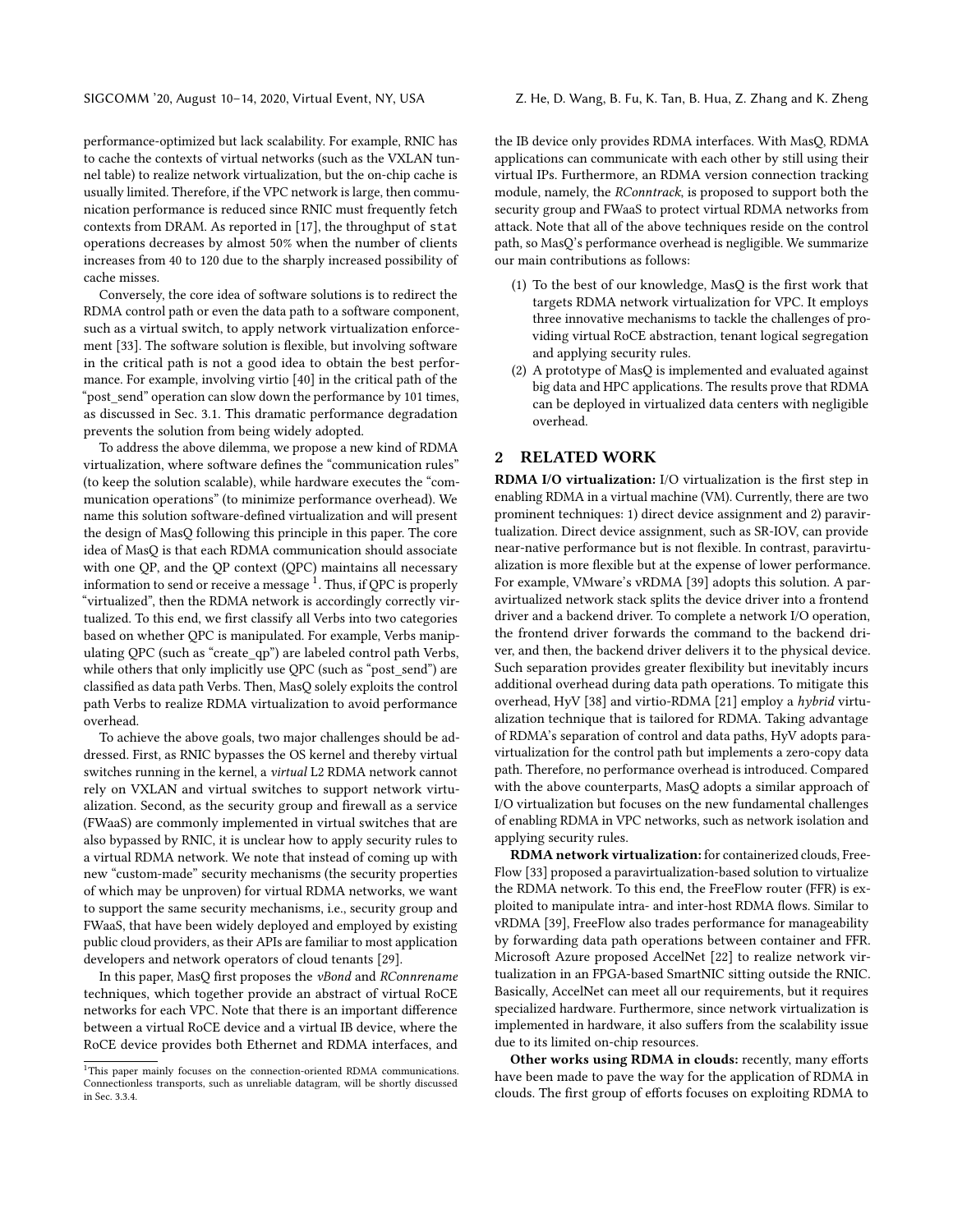improve the performance of key applications, such as latency sensitive socket applications [\[43\]](#page-12-12), RDMA-based HDFS [\[28\]](#page-12-13), FaRM [\[20\]](#page-12-14), FaSST [\[32\]](#page-12-15) and HERD [\[30\]](#page-12-16). Although the above works are not directly related to MasQ, they motivate our work by proving that RDMA is the key technology for achieving high-performance applications. Based on this observation, another group of efforts [\[18,](#page-11-2) [23,](#page-12-17) [45\]](#page-12-18) focuses on enabling the large-scale deployment of RDMA in data centers. Although they are also orthogonal to MasQ, the success of deploying RDMA in a large-scale system gives us enough confidence to deploy RDMA for VPC.

In summary, there is still no software solution that can simultaneously realize both RDMA I/O and network virtualization without significant performance degradation. Thus, MasQ is proposed to fill this gap.

#### <span id="page-2-3"></span>3 PROPOSED MASQ

In this section, we will first discuss the rationale behind MasQ and prove that RDMA can be efficiently virtualized in a softwaredefined manner. Then, we will discuss how the software-defined MasQ addresses the challenges of RDMA for VPC in detail.

#### <span id="page-2-0"></span>3.1 Rationale

To obtain the optimized performance in data communication, RDMA is designed in a software-defined manner by default, where the control path clearly separates from the data path. As shown in Fig. [1,](#page-2-1) to communicate with each other, there are three phases in both the client and server. The first phase is the setup phase, where both the client and server prepare for communication by calling the Verbs shown in red (or in italics), including creating resources, exchanging communication information, and setting up the QP states. One important feature of the first phase is that all involved Verbs are one-time operations for an application at most times. For example, once a QP is created, it can always be used to send and receive messages, unless it is destroyed explicitly. During the second phase, the client and server can exchange data with each other. Note that the second phase should be repeated until all data have been successfully exchanged. Once all communications finish, the final phase will release all resources accordingly.

We find that the Verbs used in the first and third phases only manipulate resources/QPC and are not directly involved in real data communication in the second phase; then, these Verbs are named control path Verbs. Conversely, Verbs in the second phase are named data path Verbs. Furthermore, control path Verbs are one-time operations, so they are not performance sensitive. This provides us with the chance that if virtualization can be realized only on control path Verbs with acceptable overhead, then the proposed solution will be feasible.

To determine whether the overhead to virtualize the control path Verbs is acceptable. We first evaluate the raw performance of each Verbs and then estimate its virtualized performance by adding the overhead of virtio. As shown in Table [1,](#page-3-0) the "Host-RDMA" column represents the raw performance of Verbs, and the "w/ virtio" column represents the results that further consider the latency introduced by virtio (according to our evaluation, the average latency of a roundtrip communication using virtio between VM and host is  $20 \mu s$ ). As shown in the "Slow down" column, we can find that

<span id="page-2-1"></span>

Figure 1: An illustrative client-server RDMA application. Related Verbs are shown in red.

the maximal performance degradation for an individual Verbs is 130%. However, the following three facts prove that the overhead is acceptable. First, if we take the first and third phases as a whole, then the total performance overhead of the control path is only 9% (2.62 ms vs 2.86 ms). Second, most RDMA applications maintain long-lived connections, so that overhead is a one-time cost for each application. Third, most RDMA applications run for tens of minutes or even several days, and the overhead, which is smaller than 0.3 ms, is negligible.

#### <span id="page-2-2"></span>3.2 I/O virtualization

In general, MasQ adopts a hybrid I/O virtualization approach, as shown in Fig. [2,](#page-3-1) where the control path is virtualized based on virtio, and the data path is directly memory mapped. Thus, the data path-related resources can be directly accessed by the RNIC and applications in the VM in both directions. For example, there are two types of resources in RDMA's data path. One is the hardware registers, such as Doorbell. Generally, hardware registers are mapped to the VM's physical address space so that applications in the VM can access them through memory-mapped I/O (MMIO). The other is the user memories in the VM, such as QPs and user-registered memory regions (MRs). The above memories are visible in the host's physical address space. Therefore, by mapping the guest virtual address (GVA) to the host physical address (HPA), RNIC can directly access user memories in the VM through DMA. In general, the above solution is not a new idea and was also adopted by HyV [\[38\]](#page-12-10) and virtio-RDMA [\[21\]](#page-12-11). Therefore, we omit the details here and provide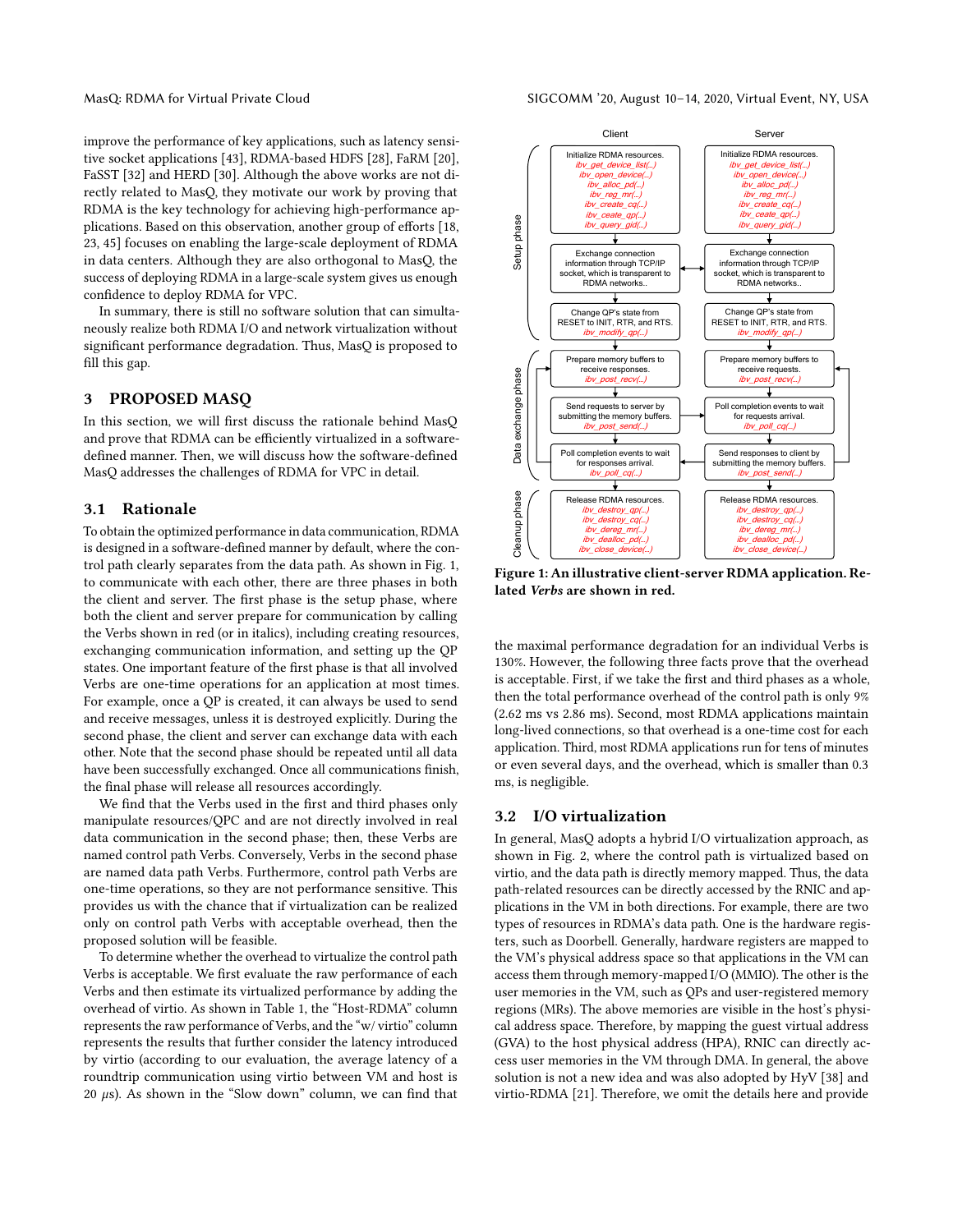<span id="page-3-0"></span>

| <b>Class</b>                                | <b>Step</b>    | <b>Verbs API</b>                                                                                                   | Call time $(\mu s)$ |                            | Slowdown |
|---------------------------------------------|----------------|--------------------------------------------------------------------------------------------------------------------|---------------------|----------------------------|----------|
|                                             |                |                                                                                                                    | Host-RDMA           | w/ virtio                  |          |
|                                             | 1              | ibv_get_device_list()                                                                                              | 396                 | 416                        | 1.1      |
|                                             | $\overline{2}$ | $ibv\_open\_device()$                                                                                              | 1115                | 1135                       | 1.0      |
|                                             | 3              | $ibv\_alloc\_pd()$                                                                                                 | 3                   | $\overline{\phantom{a}}^*$ | 1.0      |
|                                             | 4              | $ibv_reg_mr(buf_size=1KB, )$                                                                                       | 78                  | 98                         | 1.3      |
| Control path Verbs                          | 5              | $ibv_ccreate_cq(cqe=200, \ldots)$                                                                                  | 266                 | 286                        | 1.1      |
| for resources setup                         | 6              | $ibv_ccreate_qp(max_send/recv_wr=100$ , $max_send/recv_sge=1$ , )                                                  | 76                  | 96                         | 1.3      |
|                                             | 7              | $ibv_query_gid()$                                                                                                  | 22                  | $\overline{z^*}$           | 1.0      |
|                                             | 8              | $ibv_{modify_qp(INIT, ))$                                                                                          | 231                 | 251                        | 1.1      |
|                                             | 9              | $ibv_modify_qp(RTR, )$                                                                                             | 62                  | 82                         | 1.3      |
|                                             | 10             | $ibv_modify_qp(RTS, )$                                                                                             | 73                  | 93                         | 1.3      |
| Data path Verbs                             | 11             | $ibv\_post\_send/recv()$                                                                                           | 0.2                 | 20                         | 101.0    |
| for data exchanging                         | 12             | $ibv_{p}$ poll_cq $()$                                                                                             | 0.03                | 20                         | 667.7    |
| Control path Verbs<br>for resources cleanup | 13             | $ibv_destroy_qp()$                                                                                                 | 170                 | 190                        | 1.1      |
|                                             | 14             | $ibv_destroy_cq()$                                                                                                 | 79                  | 99                         | 1.3      |
|                                             | 15             | $ibv_{\text{def}} = \frac{mv}{m}$                                                                                  | 35                  | 55                         | 1.6      |
|                                             | 16             | $ibv_{de}$ alloc $pd$ )                                                                                            | $\overline{2}$      | $-$ *                      | 1.0      |
|                                             | 17             | $ibv_{\text{close\_device}()}$                                                                                     | 16                  | 36                         | 2.3      |
|                                             |                | * These Verbs are implemented in pure software and not forwarded to RNIC, so it is unnecessary to virtualize them. |                     |                            |          |

Table 1: Performance comparison between nonvirtualized and virtualized Verbs.

<span id="page-3-1"></span>

Figure 2: Architecture of MasQ's I/O virtualization, where solid and dashed arrows represent control and data path, respectively.

a short introduction in Appendix A. Interested readers can also refer to [\[38\]](#page-12-10) or [\[21\]](#page-12-11) for more details.

#### 3.3 Network virtualization

As shown in Fig. [3,](#page-3-2) as in the case of physical RoCE RNIC, a virtual RoCE RNIC is also represented with two interfaces, i.e., a virtual Ethernet interface and a virtual RDMA interface. More specifically, MasQ reuses vhost\_net to realize the virtual Ethernet interface and exploits the above I/O virtualization technique discussed in Sec. [3.2](#page-2-2) to virtualize the RDMA interface. The rest of this section will discuss how MasQ realizes network virtualization on the virtual RDMA interface.

<span id="page-3-3"></span>3.3.1 Tenant isolation. MasQ proposes a new per-connection instead of a traditional per-packet virtualization technique, namely, the *RConnrename*. The core idea is that tenants (applications in VMs) and the cloud provider (MasQ's backend driver) can refer to the same connection by different names, where tenants use virtual addresses, and cloud provider uses the corresponding physical addresses. Therefore, once the connection is established, packets can be encapsulated by RNIC with the physical addresses directly, without any per-packet overhead. Actually, the connection-based

<span id="page-3-2"></span>

Figure 3: Architecture overview of the control path of proposed MasQ, where green components are proposed to address the problem of network virtualization.

virtualization technique has been used in the TCP/IP networks proposed by Slim [\[46\]](#page-12-19). However, when this idea is applied to RDMA networks, there are several new challenges to be addressed.

A VM may have multiple virtual RNICs, but an application may only specify a virtual destination IP address to start a communication. Therefore, MasQ must be able to determine which local virtual RNIC should be used. For a physical RoCE network, this is not a problem since both Ethernet and RDMA interfaces are abstracted from the same PCIe device. For example, drivers can first obtain the Ethernet interface by looking up the local routing table and then obtain the associated RDMA interface belonging to the same PCIe device. However, virtual interfaces are abstracted from separate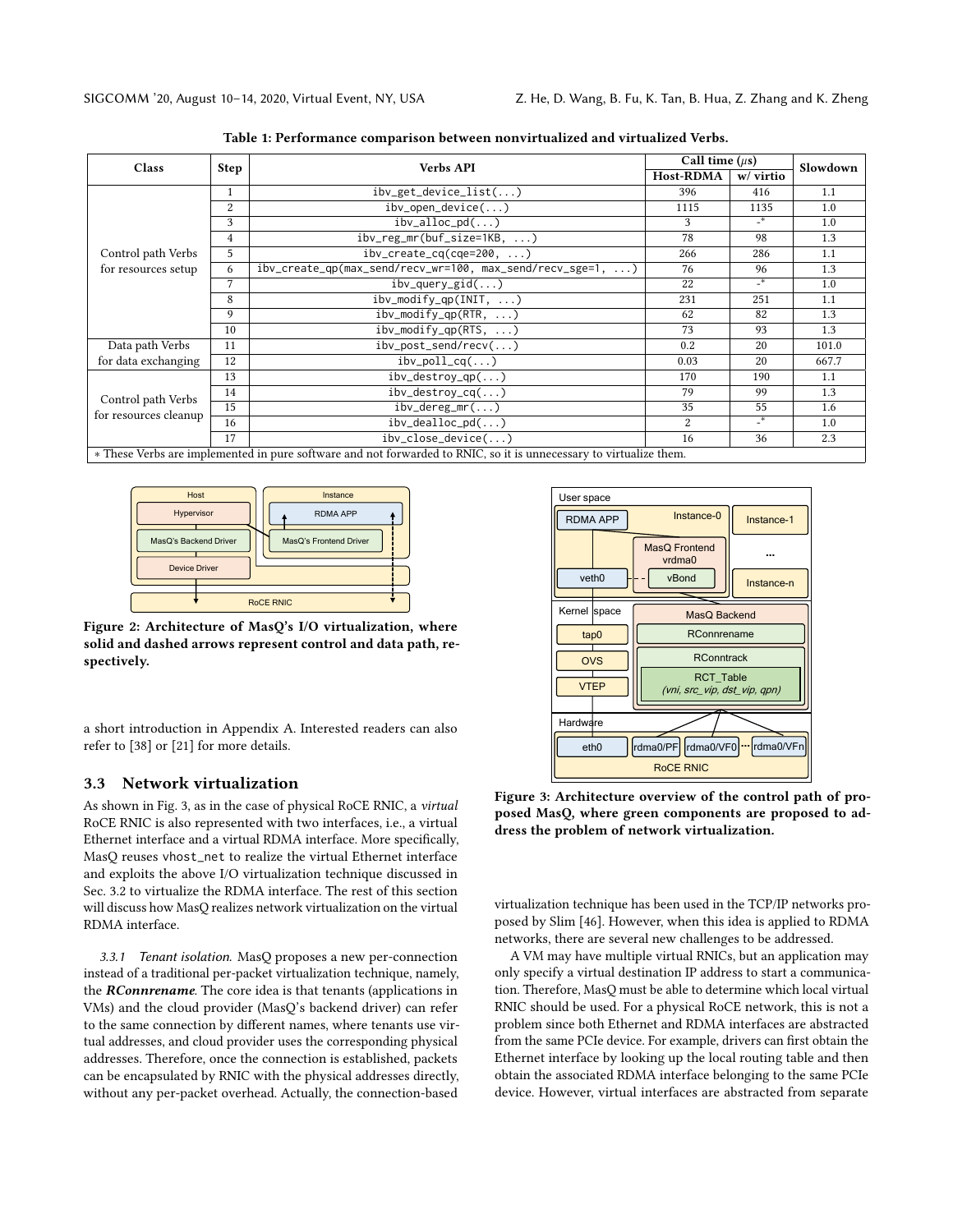<span id="page-4-1"></span>

Figure 4: Key steps of MasQ (RConnrename) to establish an RDMA connection.

virtio devices. Thus, an artificial bond between two virtual interfaces is necessary. The **vBond** is developed to tackle this challenge. Since the presentation of RConnrename depends on vBond, we will discuss vBond first.

vBond is designed to allow for the application running in a VM to use two virtual interfaces by specifying only one single IP address, as in the case when an application is accessing a physical RoCE device. To address this problem, vBond is developed to dynamically bind the virtual Ethernet and virtual RDMA interfaces. For this, vBond first obtains the (virtual) MAC address of the virtual Ethernet interface, to which the virtual RDMA interface should bind (note: tenants are not allowed to modify virtual MAC addresses). This is done by querying the backend driver during the initialization. If the virtual Ethernet interface has been assigned a valid IP address, then vBond will immediately initialize the global identifier (GID) accordingly and binds the virtual Ethernet interface with the corresponding virtual RDMA interface. Thereafter, vBond registers a callback function to the notification chain of inetaddr events in the OS. Whenever the IP address of a virtual Ethernet interface changes, OS will notify vBond to check and update the GID accordingly. Note that GID is used to identify the RDMA interface in an RDMA network.

RConnrename is proposed to guarantee that correct network addresses are used to encapsulate RDMA packets. To prevent RNIC from using the remote virtual (IP/MAC) addresses as the destination addresses  $^2$  $^2$ , the configuration commands issued by the application must be properly managed. Fortunately, as shown in Fig. [3,](#page-3-2) all commands issued by the application are first handled by MasQ's backend driver before being sent to the real device driver. Therefore, MasQ can exploit this opportunity to present two different views of the same QPC to the application and RNIC. In other words, the application will see the QPC as configured with virtual network addresses, while RNIC will view it as configured with physical addresses. We call this solution the RDMA Connection Rename or RConnrename in short. A major benefit of RConnrename is its low cost since network addresses are configured only once for each connection.

We now use an example to illustrate how RConnrename works in detail. As shown in Fig. [4,](#page-4-1) to establish an RDMA connection, both the client and server need to create a QP and register their memory regions following the control path (1). The "create\_qp" command and the address mapping (GVA, GPA) of the QP are forwarded to the host. Upon receiving the command, the backend driver will further map the QP's GVA to HPA and then create the QPC by calling the device driver. Note that QPC is maintained on the host. Once the local resources are ready, the application can query its local GID. Note that the vBond module maintains the virtual GID as discussed above. Thus, vBond can directly reply to the query request as the control path (2) shows. After obtaining local connection information such as QP number (QPN) and virtual GID (vGID), the application needs to exchange these information with the peer. This is usually done over a pre-established TCP connection, as shown in step (3).

With the peer's connection information, the application needs to configure its QPC with the other side's vGID as the destination address. As discussed above, RConnrename will intercept the command and replace the peer's virtual address in the command by the peer's physical address. Now, the challenge is how to obtain the corresponding physical address. Recall that the vGID, which is dynamically synchronized with the IP address of the virtual Ethernet interface, has no relationship with the physical GID. Therefore, an additional mechanism to maintain the mapping between virtual and physical GIDs is necessary.

Furthermore, since the public cloud provides tenants with independent IP address spaces, different tenants' virtual IP addresses may be the same. This means that there may be multiple identical virtual GIDs in the cloud, so we need other information to identify the physical GID. To this end, we use the tenant ID and vGID as the key to find the corresponding physical GID in a mapping table. In practice, the tenant's VXLAN network identifier (VNI) can be used as the tenant ID. We propose the utilization of a logically centralized controller to maintain such a mapping table. Once a vGID is created or updated, vBond should immediately notify the controller to update its mapping table. RConnrename can then query the controller to obtain the physical GID corresponding to the vGID. To reduce the performance overhead, we further employ a local cache of the mapping table. Specifically, the mapping record returned by RConnrename's first query will be inserted into the local cache. Then, the queries hitting the local cache will be completed in a few microseconds, which are negligible compared with RDMA's connection setup time. In addition, in a common case, a mapping record will not be updated after insertion into the local cache. Therefore, the cache hit will always be maintained. To further avoid the overhead of cache misses, the controller can be configured to push down the mappings in advance. Generally, at least 35 bytes of memory are required to hold a mapping record, including virtual GID (16 B), VNI (3 B), and physical GID (16 B). Therefore, the local cache will take up ∼0.33 MB of memory to support ten thousand VM peers, which can be easily satisfied in DRAM. We should note that controller performance is a key issue for all software-defined networking solutions, including the proposed MasQ. Fortunately, SDN has been widely studied and deployed in public clouds, and many practical solutions have been proposed, such as DevoFlow [\[19\]](#page-12-20) and Onix [\[34\]](#page-12-21). In our opinion, improving the performance of an SDN controller is very important but out of the scope of this paper.

Therefore, to configure the QPC, the application will issue the command following the control path (4). Upon receiving the command, RConnrename will query the remote controller to retrieve the physical GID for communicating with the peer. As the local cache

<span id="page-4-0"></span> $2$ Note that source addresses are configured by host device driver using the physical IP/MAC addresses of the RNIC.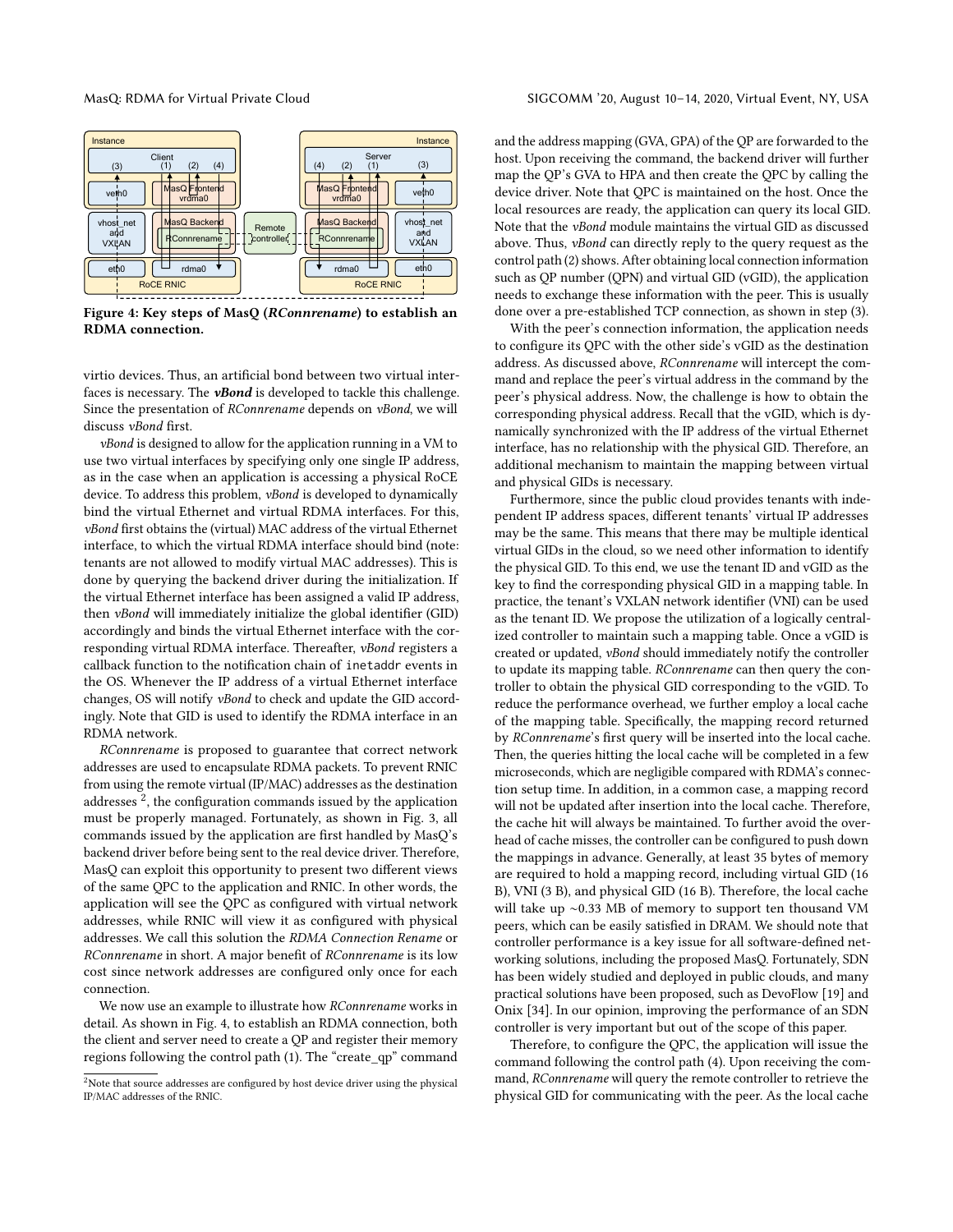<span id="page-5-1"></span>Table 2: Behavior of the application and RNIC when QP state is modified to ERROR.

|             | Post receive request       | Allowed                      |
|-------------|----------------------------|------------------------------|
| Application | Post send request          | Allowed                      |
|             | Poll completion queue      | Allowed but get an error CQE |
| <b>RNIC</b> | Receive request processing | Flushed with error           |
|             | Send request processing    | Flushed with error           |
|             | <b>Incoming packets</b>    | Dropped                      |
|             | Outgoing packets           | None                         |

should have maintained the mapping information, the query can be completed within a few microseconds. Once QPCs on both sides are configured, the connection is thereby successfully established. We see that both the client's and the server's QPCs are configured with peer's physical GIDs. This ensures that all subsequent data packets will be encapsulated with the correct physical network addresses so that they can be routed correctly to their destinations through the underlay network.

3.3.2 Security isolation. RDMA security in VPC includes both network security and user memory security. Specifically, any traffic violating the network security rules should not be injected into the network. In addition, a user's memory, such as QPs and MRs, should not be accessed by any unauthorized user. In the following, we will present MasQ's solution to address the above two challenges.

Network security: to protect virtual RDMA networks in public clouds, we would like to support the same two-level security mechanisms, FWaaS at the network level and security group at the VM level, that have been deployed by public clouds and are familiar to most tenants. Generally, security rules follow a similar structure – INPUT rules, OUTPUT rules, and FORWARD rules – and each of them is organized as a chain. Upon receiving a packet, it is checked against the rules of each chain, one by one in descending order of priority, and if a rule matches, then the corresponding action is taken. If none of the rules apply, then by default, the packet is denied and thus dropped. These security rules are commonly implemented in virtual bridges or virtual switches in the hypervisor.

However, since the data path of a virtual RDMA network bypasses the hypervisor, it is impossible to fully reuse the traditional solution. Fortunately, we can exploit a feature of security rules to circumvent this problem. Clearly, scanning the policy chains is time-consuming. Hence, a feature called "connection tracking" is utilized, through which the state of each connection is tracked. Packets belonging to established (thus permitted) connections are allowed without the need to scan policy chains. Using this observation, we can divide the problem of applying security rules to virtual RDMA networks into the following three subproblems. First, an RDMA connection cannot be established unless it is explicitly allowed by a security rule. Second, no RDMA packet is allowed unless it belongs to an established RDMA connection. Third, once rules are updated, connections that are no longer allowed should be blocked as soon as possible.

The first two subproblems are relatively easy to address since MasQ's backend can deny all requests violating security rules and RNIC never sends an RDMA message until the connection is established. In general, we can enforce security rules during the connection establishment phase, as the connections through the virtual

<span id="page-5-0"></span>

Figure 5: The state machine of QP. Dashed red lines indicate that an QP can switch to ERROR state from any other state.

Ethernet interface do not bypass the hypervisor and are protected by security groups and firewalls. For example, if a VM attempts to establish an RDMA connection with another VM that is not allowed, then the installed security group or firewall security rules will drop the packets carrying the corresponding connection request information. Without such information, the RDMA connection will not be established. Therefore, no data will be transferred through the virtual RDMA interface (and thus the physical RNIC to which it is mapped).

To address the third subproblem, MasQ proposes the RConntrack to perform connection tracking for all RDMA flows. Thus, RConntrack can identify and disable a virtual RDMA data path as soon as a previous rule allowing this connection has been deleted or updated to deny it. When a violating connection is found, no packets should be transmitted over that connection. In the TCP/IP network, the firewall only needs to drop the packets that violate security rules. However, since the RDMA data path bypasses the host, RConntrack cannot drop packets like TCP. Therefore, we need other ways to abort the transmission.

Since the control path is para-virtualized in MasQ, the states of QPs can be controlled by the host. As shown in Fig. [5,](#page-5-0) an QP has several states such as initialized (INIT), ready to receive (RTR), ready to send (RTS) and error (ERROR), and the QP behaves differently in different states. For example, a QP should be in the RTS state when transmitting data. Therefore, when an RDMA connection violates security rules, we need to switch the QP's state to another state that cannot send data. Moreover, we need to notify the application that the connection has been disconnected. Table [2](#page-5-1) shows that if a QP switches to the ERROR state, then RNIC will immediately stop data processing and generate an error completion queue element (CQE) to notify the application. In addition, any state can change to the ERROR state by modifying QP, which means that RConntrack can actively switch that QP state to the ERROR state at any time.

Now we exploit an illustrative example to present how RConntrack works. As shown in Fig. [6,](#page-6-1) we assume that a tenant has two subnets with masks of 192.168.1.0/24 and 192.168.2.0/24. First, security rules allow virtual machines in different subnets to establish RDMA connections. For example, suppose that VM A issues an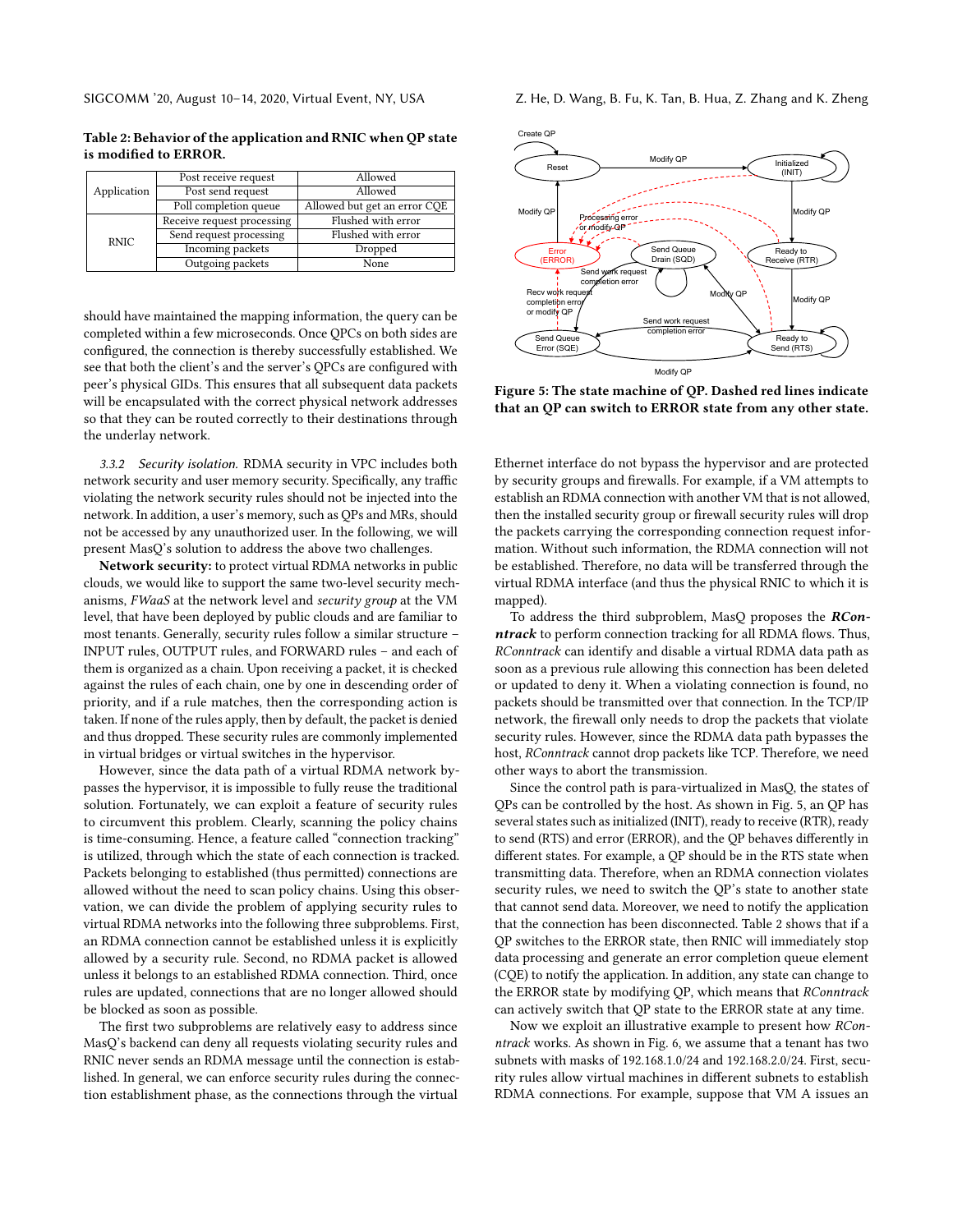<span id="page-6-1"></span>

Figure 6: An illustrative example of Rconntrack.

RDMA connection request (1) to VM B in the other subnet. The request (i.e., "modify\_qp to RTR") will be intercepted by the backend, and then, the RConntrack finds that this is a request from 192.168.1.1 (VM A) to 192.168.2.1 (VM B); this request is allowed by security rules. Then, the request will be forwarded to RConnrename to complete the remaining work. After successfully establishing the connection, RConntrack will record the following tuple (<Tenant ID: 192.168.1.1, 192.168.2.1>) in the connection table.

Next, suppose the user updates the security rules to prevent the two subnets from communicating through the RDMA network. Once the rule is updated, the new cross-subnet connection request (2) will be detected as illegal when the request is processed by the RConntrack. Thus, request (2) will be refused. Moreover, RConntrack will also check the connection table to find established connections that violate the rules. In this example, connection (1) will be found and disconnected by modifying the QP to the ERROR state.

User memory security: MasQ relies on RDMA's security mechanisms to protect user memory. First, RDMA resources, such as QPs, MRs, and protection domains (PDs), are created by the backend driver of MasQ; then, one VM cannot manipulate resources belonging to other VMs. Second, to communicate with a remote QP, a connection should be established in reliable connection mode, or a Q-Key will be required in unreliable datagram mode. Thus, illegal requests can be easily identified and denied in this phase. Third, to correctly access a remote MR, a memory key is required, and the remote QP and MR belong to the same PD. Furthermore, any memory operation should be associated with a QP in RDMA. Therefore, the above three "preconditions" hold, regardless of the relative position of QPs. Finally, RNIC checks the boundaries of the MR targeted by each RDMA operation. Thus, it is impossible to access a memory location outside the legal region of a legal MR; in summary, there is no additional overhead introduced by MasQ to protect user memory.

Actually, it was recently found that a side-channel attack is possible in the RDMA network [\[41\]](#page-12-22). Pythia [\[41\]](#page-12-22) depends on the accurate detection of small changes in network latency to steal information. However, considering that network latency always changes in a large network due to traffic bursts and network congestion, the possibility of applying the above attack is relatively low. Generally, hardware architecture techniques, such as new cache architectures [\[36,](#page-12-23) [44\]](#page-12-24), are adopted to address side-channel attacks. Therefore, the security problem caused by a side-channel attack is orthogonal to MasQ.

3.3.3 Quality of service. In modern data centers, quality of service (QoS) is also an important requirement, especially for high-end users. To minimize the performance overhead introduced by QoS operations, such as rate limiting, MasQ leverages hardware-based rate limiter to do this job. Specifically, MasQ provides QP-level QoS by mapping QPs to different rate limiters, where each is configured with a predefined QoS policy. In addition, to achieve better scalability given limited hardware resources, MasQ proposes QP grouping, with which QPs can be grouped following a certain rule, and then mapped to one rate limiter. For example, MasQ's default policy is first grouping QPs by tenant and then performing the mapping. Thus, this approach can provide as many tenants as the number of rate limiters, while the QoS of each tenant is guaranteed.

Currently, MasQ exploits SR-IOV VF to implement QoS. The reason is that SR-IOV is well supported by commodity RNICs, and the way to configure QoS policies per VF is also well studied [\[5\]](#page-11-3). The main difference is that we do not pass VF directly to VMs; instead, we ask the MasQ's backend driver to determine which VF is used to serve the requests (e.g., "create\_qp") from different tenants or different VMs or different applications as shown in Fig. [3.](#page-3-2) Note that the mapping policy between QPs and VFs is left for future work. However, the solution leveraging SR-IOV VF as the hardware-based rate limiter is a little "overkill". We suggest that the future RNIC support more lightweight and finer-grained rate limiters, such as providing QoS guarantees to each QP group.

<span id="page-6-0"></span>3.3.4 Connectionless transport. This paper mainly focuses on connection-based transport, such as the reliable connection (RC) mode. However, it is well known that RC-mode RDMA faces the challenge of scalability issues [\[20,](#page-12-14) [42\]](#page-12-25). Therefore, supporting datagram-based RDMA is also very important. We should note that extending the proposed MasQ to support datagram-based RDMA is straightforward. Since network information will be carried by the work queue element (WQE) of each RDMA datagram message, we can ask the user space library to forward all datagram WQEs through the control path instead of the zero-copy data path. Therefore, the RConnrename can easily replace the virtual network information by the physical one before forwarding the WQE to the real device driver. Once receiving the WQE, the RNIC can directly write the message data to the application's user space through DMA. MasQ handles the datagram WQEs in a similar way as vRDMA [\[39\]](#page-12-9) and FreeFlow [\[33\]](#page-12-6). Therefore, we omit the detailed discussions. Furthermore, some software, such as Mellanox's VMA [\[7\]](#page-11-4), may depend on the raw Ethernet mode. Note that raw Ethernet can also be supported by MasQ in exactly the same way as supporting the datagram transport.

# 4 EVALUATION

In this section, we will answer the following two questions by comparing MasQ with state-of-the-art solutions – 1) whether MasQ can provide competitive performance and 2) whether all virtualization requirements of VPC are fulfilled – and we summarize the main conclusions here:

(1) MasQ achieves almost the same performance as Host-RDMA among all test cases against both benchmarks and typical applications. MasQ's overhead mainly resides on the control path, which will result in a slightly longer time to setup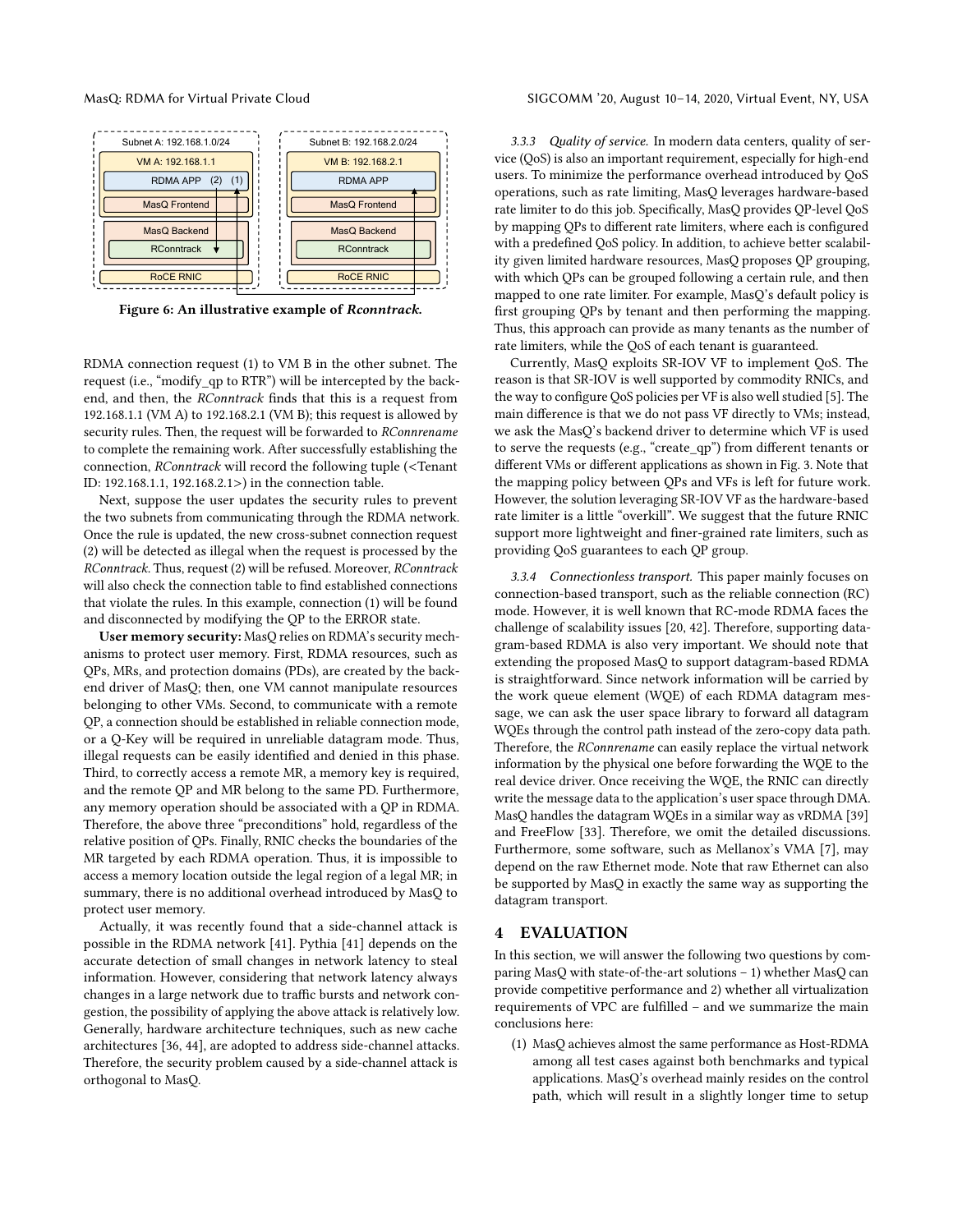<span id="page-7-1"></span>

| Parameter              |                | Setting                               |  |
|------------------------|----------------|---------------------------------------|--|
|                        | CPU            | Two Intel Xeon E5-2690 v4 2.60 GHz 14 |  |
| Server                 |                | core CPUs                             |  |
|                        | Memory         | <b>DDR4 96 GB</b>                     |  |
|                        | OS.            | Ubuntu 14.04.1 (3.13.0-32-generic)    |  |
|                        | CPU            | 14 cores                              |  |
| VM                     | Memory         | 32 GB                                 |  |
|                        | O <sub>S</sub> | Ubuntu 14.04.1 (3.13.0-32-generic)    |  |
|                        | CPU            | 14 cores                              |  |
| Container              | Memory         | 32 GB                                 |  |
|                        | Image          | Ubuntu 14.04                          |  |
| Topology               |                | Direct                                |  |
| <b>RNIC</b>            |                | Mellanox CX-3 Pro 40 Gbps RoCE        |  |
| RDMA driver            |                | Mellanox OFED-4.0-2.0.0.1 for Ubuntu  |  |
|                        |                | 14.04                                 |  |
| Hypervisor             |                | OEMU-2.1.5, Docker-17.03.0-ce         |  |
| Virtual TCP/IP network |                | Open vSwitch-2.7.0 & VLXAN, Weave-    |  |
|                        |                | 2.5.2 & VXLAN                         |  |
|                        |                |                                       |  |

Table 3: Experiment settings.

connections. However, for most applications, connection establishment is not on the critical path and thus has little effect on the overall performance.

(2) MasQ's flexibility makes it very effective to realize all requirements of VPC, such as supporting a large number of instances and providing isolations for traffic, performance, and security.

<span id="page-7-0"></span>

Figure 7: Architecture overview of four candidates under test.

### 4.1 Methodology

As shown in Fig. [7,](#page-7-0) four candidates are evaluated in this section, including Host-RDMA to identify the upper-bound performance of virtualization technologies. As shown in Table [3,](#page-7-1) all candidates are evaluated in the same testbed consisting of two servers directly connected by Mellanox CX-3 Pro 40 Gbps RoCE RNICs. Each server, which runs Ubuntu 14.04.1 with kernel version 3.13.0-32-generic, is equipped with two Intel Xeon E5-2690 2.60 GHz 14 core CPUs and 96 GB RAM. We run virtual machines using QEMU (v2.1.5) [\[16\]](#page-11-5) and set up a VXLAN-based virtual TCP/IP network using Open vSwitch (v2.7.0) [\[10\]](#page-11-6). To prevent VM resources from being the bottleneck, we provide 14 cores and 32 GB memory for each VM. Since FreeFlow is only available in containers, we also use Docker (v17.03.0-ce) [\[1\]](#page-11-7) to run containers and set up a VXLAN-based virtual TCP/IP network using Weave (v2.5.2) [\[15\]](#page-11-8). We use Docker's runtime options [\[14\]](#page-11-9) to limit the CPU and memory resources of each container to the same

SIGCOMM '20, August 10-14, 2020, Virtual Event, NY, USA Z. He, D. Wang, B. Fu, K. Tan, B. Hua, Z. Zhang and K. Zheng

<span id="page-7-2"></span>

hosts and the overhead of Verbs.

<span id="page-7-3"></span>

Figure 9: MasQ performs better with PF than VF.

settings as the VM. Unless otherwise specified, all abovementioned hardware resources are on the same NUMA node.

#### 4.2 RDMA performance and overhead

In this subsection, we will evaluate the basic communication performance of MasQ through both the perftest and MPI benchmarks. Furthermore, we will determine MasQ's overhead by profiling the process of RDMA's connection establishment.

4.2.1 Basic RDMA performance. Since high-performance data communication is one of the most important reasons why applications choose RDMA, we first evaluate MasQ's latency, throughput, and scalability to show that the proposed MasQ can provide competitive performance for applications running in the VMs of public clouds. RDMA supports both two-sided (send) and one-sided (write/read) operations. We use ib\_send\_lat and ib\_send\_bw to test two-sided performance, and ib\_write\_lat and ib\_write\_ bw to test one-sided performance. All these tools come from the perftest suite (v3.0) [\[12\]](#page-11-10).

Latency: we measure the latency of send/write by sending/writing a 2-byte message 1000 times. Furthermore, to determine how much overhead is introduced by the software of the data path, we also measure the average call time of relevant Verbs with the standard system API for time acquisition, i.e., gettimeofday. From Fig. [8a,](#page-7-2) we can see that MasQ has the same performance as that of SR-IOV. We also observe that the latency of VF-based virtual networks (MasQ/SR-IOV) is a slightly longer than that of PF-based (Host-RDMA) virtual networks. We suspect more complex communication and resource management on the RNIC when dealing with VF to account for lower performance. However, the difference is negligible considering that the network queueing delay is usually higher than 10  $\mu$ s [\[45\]](#page-12-18). In addition, if the best-effort service model is adopted, MasQ can map VMs to PF instead of VF so that applications can achieve almost the same RDMA latency as that of Host-RDMA, as shown in Fig. [9.](#page-7-3) send latency on FreeFlow is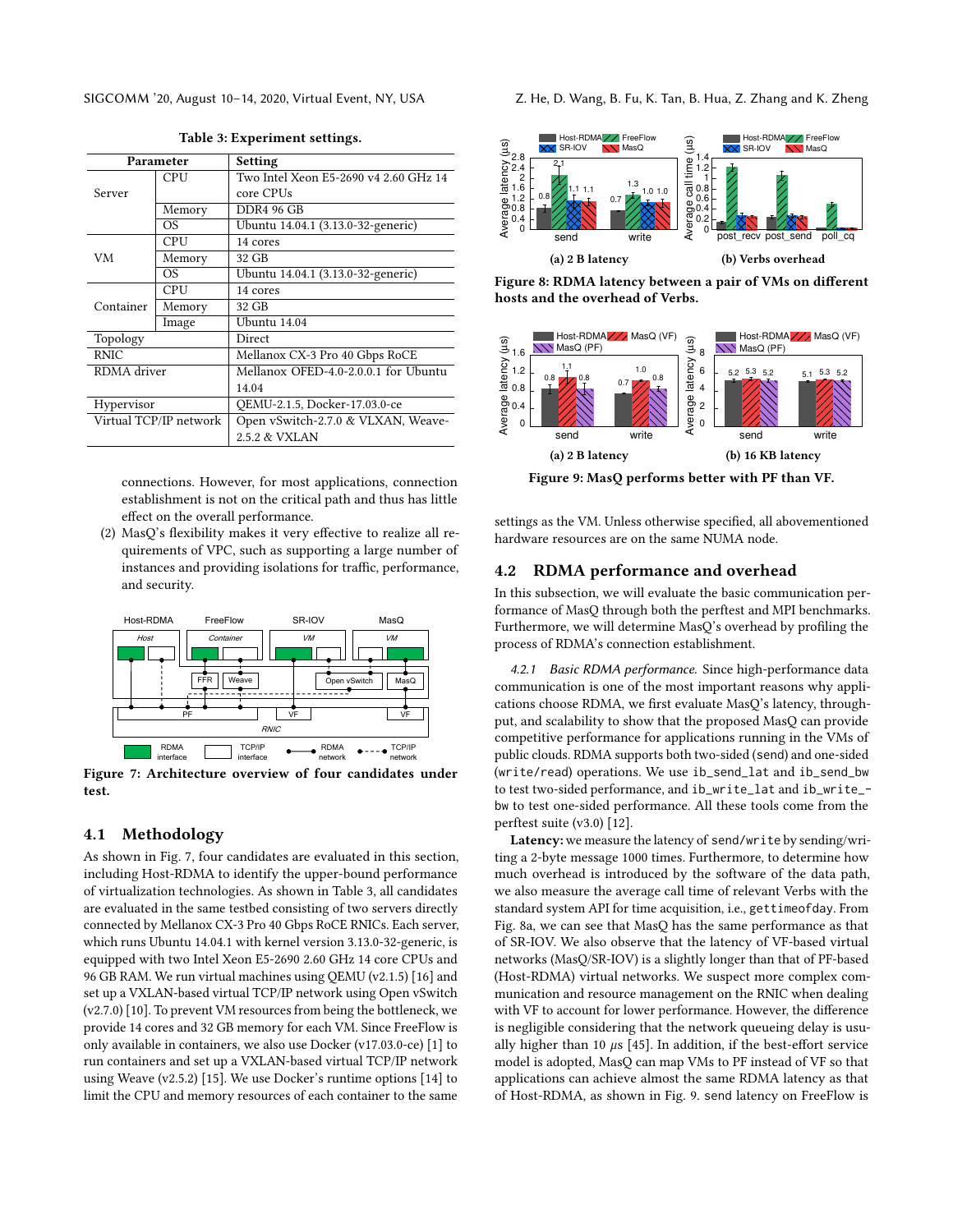<span id="page-8-0"></span>

Figure 10: RDMA throughput between a pair of VMs on different hosts.

<span id="page-8-1"></span>

approximately 2.6 and 2 times higher than that on Host-RDMA and MasQ, respectively, because FreeFlow needs to redirect each data path operation to its software-based backend, i.e., FFR, which introduces extra overhead to the corresponding Verbs and negatively affects end-to-end latency. As shown in Fig. [8b,](#page-7-2) the time to perform FreeFlow's data path Verbs is at least 5 times higher than that for Host-RDMA, while MasQ and SR-IOV remain the same. Since MasQ is built on hardware and directly maps the data path resources, e.g., QPs and MRs, to the VM, there is no more overhead on the data path. This fact guarantees that MasQ can obtain almost the same RDMA latency as that of SR-IOV or even Host-RDMA, and the experimental results confirm this expectation.

Throughput: we measure throughput by sending and writing different sizes of messages ranging from 2 B to 32 KB through one QP connection. The result in Fig. [10](#page-8-0) shows that MasQ achieves the same throughput for all sizes of messages compared to Host-RDMA and SR-IOV. FreeFlow, however, has lower throughput when the message size is not large enough (∼8 KB). This is because FreeFlow consumes more CPU cycles in the data path than does MasQ when sending one message. This negatively affects throughput when the FFR CPU is a bottleneck. This finding again confirms that MasQ introduces no overhead into the data path.

Scalability: to prove that MasQ has the same scalability as Host-RDMA and SR-IOV, we evaluate the aggregate throughput of MasQ over multiple QP connections. We use the tool ib\_write\_bw and set the message size to 65536 bytes. As shown in Fig. [11,](#page-8-1) when we increase the number of QPs from 1 to 1024, the throughputs of MasQ and SR-IOV remain the same. This proves that MasQ introduces negligible overheads in the critical path and has the same scalability as Host-RDMA and SR-IOV.

4.2.2 MPI benchmark performance. MPI is the standard communication paradigm adopted by most HPC applications. Therefore, its performance is one of the most important metrics. We exploit

<span id="page-8-2"></span>

Figure 13: MPI point-to-point performance.

<span id="page-8-3"></span>

the MVAPICH2 (v2.3.2) [\[9\]](#page-11-11) and built-in OSU micro-benchmarks to evaluate the performance of different MPI operations. The tests run with two processes distributed on two VMs/hosts/containers in our testbed. The results are shown in Fig. [13.](#page-8-2) For both the communication latency and bandwidth, MasQ has the same performance as that of SR-IOV. Furthermore, we compare the performance of collective MPI operations that are widely used by HPC applications. Typically, there is a set of collective operations, such as broadcast, scatter/gather, and allreduce. In this paper, we choose the broadcast and allreduce operations as the representative. It should be noted that all reduce-related operations failed to run on FreeFlow due to memory corruption. Therefore, we omit FreeFlow in some tests. Again, as shown in Fig. [14,](#page-8-3) we can find that the proposed MasQ can obtain the same or even better performance than that of SR-IOV. It should be noted that both SR-IOV and MasQ perform slightly worse than Host-RDMA in all tests. However, MasQ can achieve better performance by mapping VMs to PF.

4.2.3 Control path overhead. The overhead introduced by MasQ mainly resides on the control path and slightly increases the delay of connection establishment. To clarify these effects, a simple program following the procedure of Fig. [1](#page-2-1) is used. The program establishes a specific number of connections at a time. In the end, it reports the average delay to establish one RDMA connection and the average call time of each Verbs. For MasQ, we also use ftrace [\[2\]](#page-11-12) to measure the execution time of all critical functions in each Verbs' kernel routine. Then, we can determine the cost of each software layer illustrated in Fig. [16a.](#page-9-0)

Currently, we do not consider the overhead of the remote controller for the following three reasons. 1) Although the round trip time for querying the controller usually takes approximately 100  $\mu$ s, it is not necessary at most times with the help of a local cache. 2) For latency-sensitive applications, the controller can push down the mapping information in advance. As discussed in Sec [3.3.1,](#page-3-3) the overhead to maintain such a mapping table is negligible. 3) In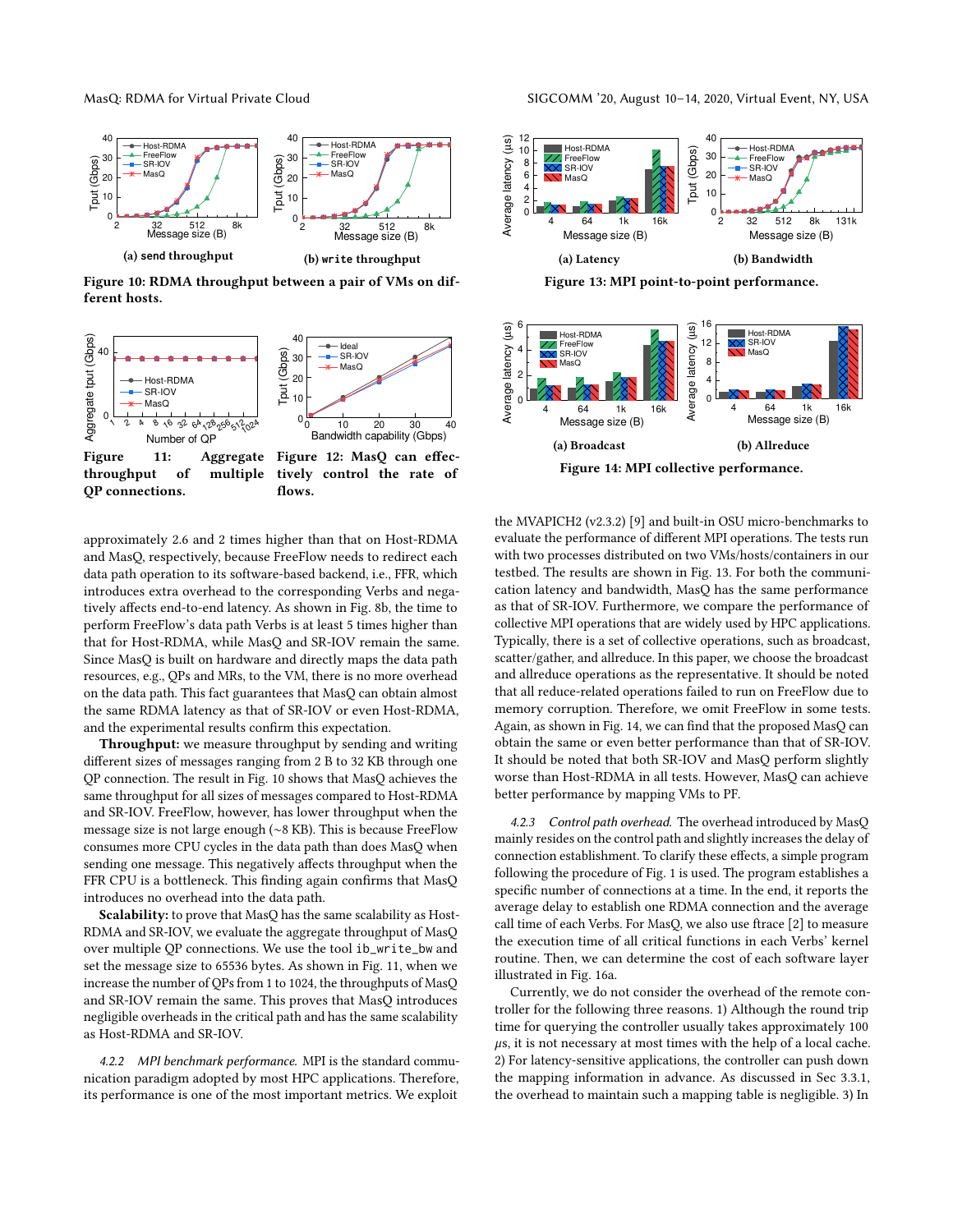SIGCOMM '20, August 10-14, 2020, Virtual Event, NY, USA

<span id="page-9-1"></span>

Figure 15: Performance of RDMA connection establishment.

<span id="page-9-0"></span>

addition, both FreeFlow and SR-IOV solutions depend on remote controllers, so it is fair to omit the controller factor here.

As shown in Fig. [15a,](#page-9-1) MasQ takes approximately 2.1 ms to establish an RDMA connection, which is 0.2 ms longer than does SR-IOV. The overhead is mainly caused by virtio-based frontend/backend communication, which introduces a delay of approximately  $25 \mu s$ for each Verbs. Since most RDMA-based applications, such as HPC and distributed machine learning applications, maintain long-lived RDMA connections, the connection overhead has little effect on the application's overall performance regardless of the message size. However, for short connections, it takes slightly longer (∼11% in our test cast) time to establish an RDMA connection over MasQ than that over SR-IOV based solutions. We also observe that both MasQ and SR-IOV take much longer to establish a connection than does Host-RDMA. This gap is caused by VF, which increases the processing delay of each control path Verbs on the RNIC. FreeFlow takes the slowest time to establish an RDMA connection, which is 1.8 and 4.8 times longer than MasQ and Host-RDMA, respectively. This is because FreeFlow must virtualize data path resources on the control path, which requires additional memory allocation and mapping operations. As shown in Fig. [15b,](#page-9-1) these operations introduce large overhead for Verbs such as "reg\_mr", "create\_cq" and "create\_qp".

For all control path Verbs on MasQ, Fig. [16b](#page-9-0) shows their detailed cost on each software layer. Note that the cost of MasQ (labeled "MasQ Driver") is obtained by adding up the delay introduced by both frontend and backend components of MasQ. We can see that more than 80% of the overhead actually comes from the RDMA kernel driver and user space library, while less than 20% comes from MasQ. This proves that the implementation of MasQ is very efficient.

#### 4.3 Feature validation

In this subsection, we will validate whether all claimed features of MasQ have been effectively achieved.

<span id="page-9-2"></span>

| Z. He, D. Wang, B. Fu, K. Tan, B. Hua, Z. Zhang and K. Zheng |  |  |
|--------------------------------------------------------------|--|--|
|--------------------------------------------------------------|--|--|

| Caller        | <b>Basic op. function</b> | Time cost $(\mu s)$ |
|---------------|---------------------------|---------------------|
| update_rules  | insert_rule()             | 1.5                 |
|               | reset_conn()              | 518                 |
| modify_qp_RTR | valid_conn()              | 2.5                 |
|               | insert_conn()             | 1.5                 |
| $destroy_qp$  | delete_conn()             | 1.5                 |

Table 5: Maximum number of VMs.

<span id="page-9-3"></span>

| <b>RDMA Virtualization</b> |     | $Max$ #VM   Limitation factor |
|----------------------------|-----|-------------------------------|
| <b>SR-IOV</b>              |     | Non-ARI PCIe                  |
| MasO                       | 160 | Host memory                   |

4.3.1 QoS and performance isolation. The proposed MasQ implements QoS, i.e., rate limiting, by exploiting SR-IOV VFs. We first show that when the bandwidth of a VF is well limited, the aggregate bandwidth of all corresponding MasQ RNICs can be limited accordingly. We start a single flow using ib\_write\_bw between two VMs on different hosts. We limit the flow rate of the VF and set the maximum bandwidth from 1 Gbps to 40 Gbps. From Fig. [12,](#page-8-1) we can find that the controlled bandwidth is close to the bandwidth we set. It should be noted that MasQ achieves this without any CPU overhead.

MasQ can isolate performance between two VMs, which means that the throughput of one VM can be accurately regulated without affecting the other. We demonstrate this by running two concurrent flows between VM pairs and report their average throughput over each second. As shown in Fig. [17,](#page-10-0) two VMs first obtain similar bandwidth of approximately 18.9 Gbps in the absence of rate limiting. Then, the bandwidth of VM 0 is limited to 10 Gbps and then to 5 Gbps, and we find that VM 1 can quickly consume all spare bandwidths since there is no limitation on it.

4.3.2 Security. In the rest, we will determine whether RDMA connections can be successfully torn down if the corresponding rules request it. As shown in Fig. [17,](#page-10-0) VM 0's bandwidth successfully drops to 0 once the security rule kicks off. Now, let us analyze the cost of the above mechanism. Generally, RConntrack exposes two types of operations, one for maintaining security rules and the other for tracking RDMA connections. We use ftrace to measure performance. Table [4](#page-9-2) shows that the delay to reset a connection is approximately 518  $\mu$ s, while other operations can finish in a few microseconds. Furthermore, as shown in Fig. [18,](#page-10-0) we find that the cost of resetting an RDMA connection mainly comes from the RNIC and varies with different traffic loads. Generally, connection reset is faster on PF than VF. In addition, a longer delay is expected with increased traffic load. Note that connection reset is only triggered when the IT facility updates security rules and never introduces overhead into normal RDMA communication. Although we believe that the overhead is acceptable, we strongly suggest that future RNICs provide more efficient ways to stop a QP.

4.3.3 Scalability. As discussed in section [3,](#page-2-3) MasQ enables the flexibility to compose virtual devices for VMs at a finer granularity, i.e., the QP-level. To demonstrate the benefit, we launch as many VMs as possible on the host, where each VM's vCPU is set to 1, and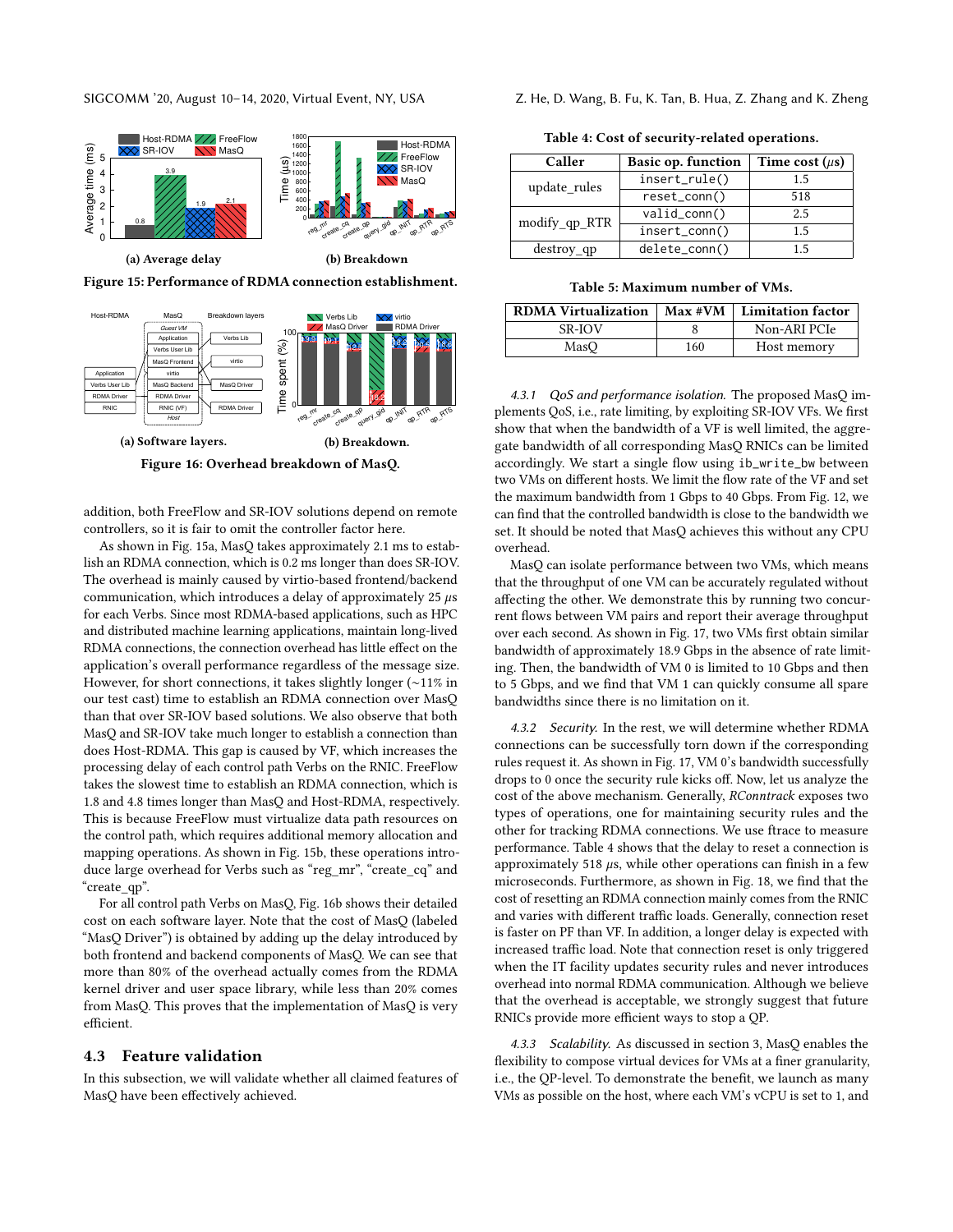<span id="page-10-0"></span>

Figure 17: Applying rate limiting and security rules to VM 0.

<span id="page-10-1"></span>

w/o traffic (VF)

RDMA connection.

**518**

0 500  $\frac{1}{21000}$ <br>  $\frac{1}{2}500$ <br>  $\frac{1}{2}500$ 

w/ heavy traffic (VF)

**838**

XX, Kernel routine RNIC processing

Traffic load

Figure 18: Cost breakdown to reset an

w/o traffic (PF)

**253**

mance. Figure 21: KVS performance.

memory is set to 512 MB. As shown in Table [5,](#page-9-3) MasQ's maximum number of VM on a single host is approximately 20 times that of SR-IOV. Note that the number of VMs supported by MasQ in this experiment is limited by the capacity of the main memory. Therefore, we can increase the number of VMs simply by either adding more DRAM or reducing the memory size of each VM. Furthermore, We randomly select a certain number of VMs and run one flow using ib\_write\_bw for each. Fig. [19](#page-10-0) shows the aggregate throughput of all flows and proves that MasQ can obtain scalability without sacrificing communication performance.

#### 4.4 Application performance

In this section, we show the performance of Graph500, KVS, and Spark. Graph500 [\[3\]](#page-11-13) is an MPI benchmark for data-intensive HPC workloads. KVS is an implementation of HERD [\[31\]](#page-12-26), which is the state-of-the-art solution for RDMA-based key-value stores. Spark is a large-scale data analytic engine. We compare the application performance on MasQ with that on platforms using Host-RDMA, FreeFlow, and SR-IOV.

4.4.1 Graph500. There are three kernels in Graph500, kernel 1 is used to construct graphs according to the input parameters, kernel 2 is used to perform the breadth-first search (BFS) on the graph constructed by kernel 1, and kernel 3 performs single source shortest path (SSSP) computation on the same graph. All results are validated by the validation procedure provided by the benchmark.

We run graph500 (v3.0.0) BFS and SSSP tests with parameters "scale=26" and "edge\_factor=16", which consumes approximately 26 GB and 38 GB memory, respectively. The tests are run with 16 MPI processes that distribute on two VMs/hosts in a round-robin fashion. Each test is run five times, and the average results are reported. The performance metric TEPS means "traversed edges per second". Fig. [20](#page-10-1) shows the performance of the two tests on different platforms (we omit FreeFlow here because we were unable

MasQ: RDMA for Virtual Private Cloud **SIGCOMM** '20, August 10-14, 2020, Virtual Event, NY, USA



Figure 19: Aggregate throughput of VMs.

<span id="page-10-2"></span>

to run this benchmark on FreeFlow due to memory corruption). Compared with Host-RDMA and SR-IOV, MasQ has almost no performance degradation.

4.4.2 KVS. Key-value stores are widely used in large-scale web systems. We use them to compare the performance of different virtual networks driven by a large number of small messages. Both the program and the benchmark are derived from rdma\_bench [\[13\]](#page-11-14), and we revise its RPC to use RC only. To prevent the CPU from becoming a bottleneck, we run a KVS server with 14 workers. Each worker owns a key space partition populated with 8 million keyvalue pairs, each of which maps a 16-byte key to a 32-byte value. Then, we use a variable number of client threads on a separate machine to issue requests. The workload consists of 95% GET and 5% PUT operations, with keys chosen uniformly at random from the inserted keys.

Fig. [21](#page-10-1) shows the aggregate throughput of the KVS server. The maximum throughput on MasQ and Host-RDMA is 9.7 Mops. At this point, the RNIC is the bottleneck and we cannot further improve the throughput by adding more clients or workers. The highest throughput of SR-IOV is approximately 1 Mops lower than that of MasQ due to the cost of IOMMU (e.g., Intel VT-d). In principle, MasQ does not require IOMMU to perform DMA address translation, thus avoiding such overhead. FreeFlow has the worst performance, with throughput only up to approximately 1 Mops. This is because FreeFlow requires its software-based backend, i.e., FFR, to forward each data path operation. Thus, FFR quickly becomes a bottleneck. The only way to eliminate this bottleneck is to assign more forwarding threads to the FFR but at the cost of consuming more CPU cores.

4.4.3 Spark. Apache Spark is a popular platform for big data applications. The RDMA extension for Spark is published in binary from OSU's high-performance big data project [\[4\]](#page-11-15). We run RDMA-Spark (v0.9.5) and the basic benchmarks (v0.9.2) [\[11\]](#page-11-16), GroupBy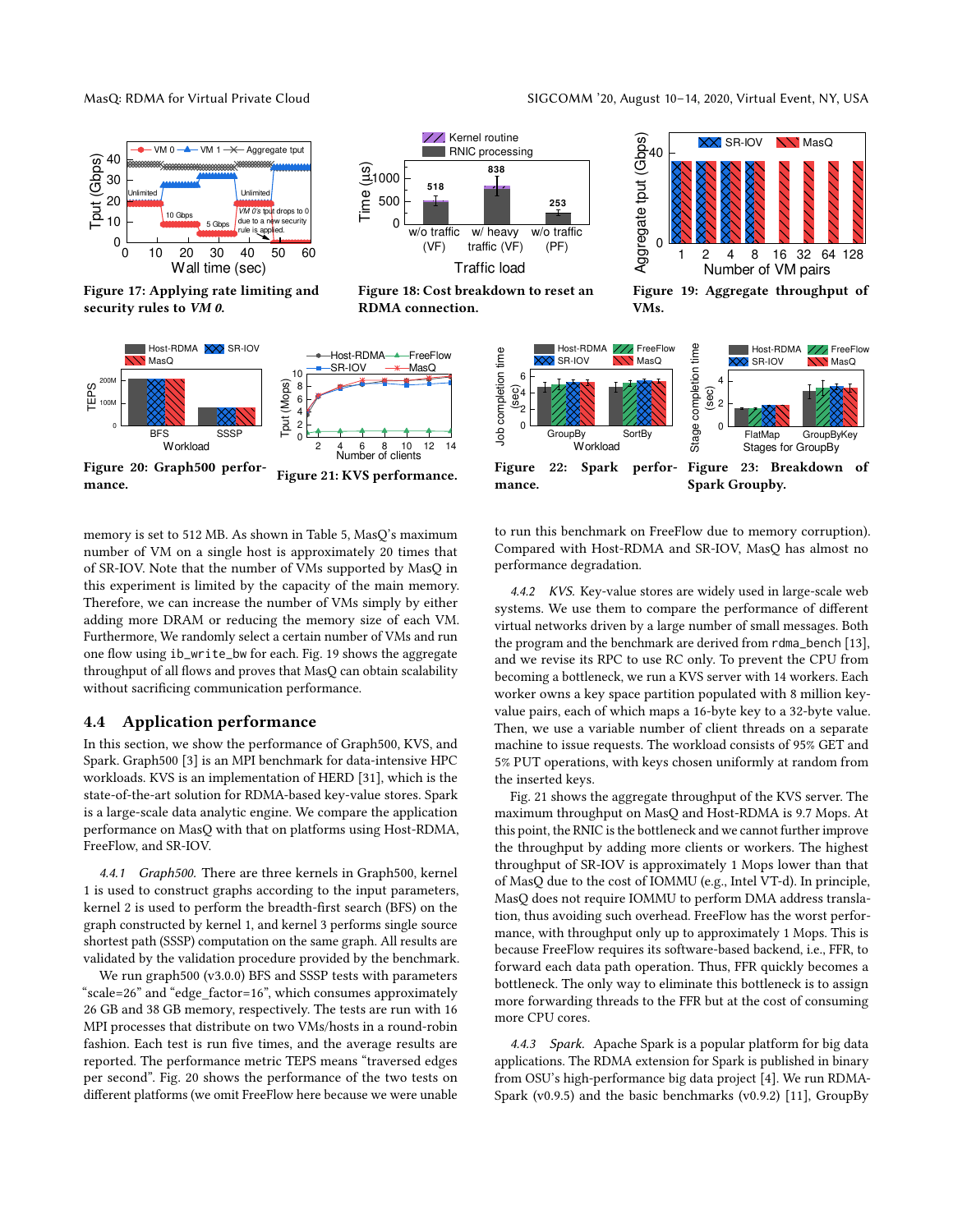and SortBy, on two nodes. Each of them runs one worker and one executor. Moreover, we restrict the worker cores to 4 and memory to 32 GB on each node. Each benchmark is performed with 8 mappers and 8 reducers so that the job is running with a full subscription on 8 cores of the two nodes. The dataset has 131072 key-value pairs with a 1 KB value size. The experiment runs ten times, and the average job execution time is shown in Fig. [22.](#page-10-2) According to the results, we find that MasQ can obtain similar performance as that of SR-IOV.

We also observe that the performance of MasQ and SR-IOV is slightly worse than that of Host-RDMA and FreeFlow. We believe that it is mainly caused by the overhead of the VM. To reveal VM's effects, we do a breakdown of GroupBy job by DAG stages. This can be done with the help of Spark's application monitoring tool [\[8\]](#page-11-17). The GroupBy job is divided into two stages, FlatMap and GroupByKey, and executed by the Spark job scheduler sequentially. The first stage (FlatMap) has no network communication, but the second stage (GroupByKey) generates much network traffic due to data shuffling. As shown in Fig. [23,](#page-10-2) FlatMap consumes more time on VM (MasQ/SR-IOV) than on the host (Host-RDMA) and container (FreeFlow). However, since FreeFlow introduces overhead in network communication, MasQ and FreeFlow end up with almost the same completion time in the second stage. It should be noted that MasQ achieves this with no CPU involvement, while FreeFlow consumes at least one CPU core.

### 5 DISCUSSION

To achieve good performance, RoCEv2 requires a lossless network that is achieved by enabling priority-based flow control (PFC) within the network. The PFC pauses all related upstream sending queues once it detects a risk of packet loss. Although PFC helps to reduce the packet loss and the retransmission overhead, PFC storms may occur and punish victim flows. To address this problem, advanced congestion control algorithms are expected either to minimize the possibility of PFC storms or to enable PFC-free deployment of RDMA networks, such as DCQCN [\[45\]](#page-12-18), NDP [\[23\]](#page-12-17) and HPCC [\[35\]](#page-12-27). Since MasQ is orthogonal to them, any advanced algorithm can be used, and all MasQ's good features still hold.

Live migration for RDMA-capable VM is a difficult job for both hardware- and software-based virtualization solutions. The main reason is that RDMA bypasses the kernel as well as the hypervisor, so it is difficult to mark dirty pages during migration. Furthermore, one-sided RDMA operations bypass the software on the receiver side, so the software never knows which pages are modified by the remote peer. Recently, AccelNet [\[22\]](#page-12-5) proposed a live migration solution with the help of applications. To migrate a VM, the application actively disconnects all RDMA connections, falls back to TCP/IP, and then starts migration. After migration, all RDMA connections should be re-established explicitly. We believe that this solution also applies to MasQ.

Modern data centers may use packet headers to perform network diagnosis or achieve other functionalities. Most of the features only rely on the information of the underlay network, but some may require tenants' information (e.g., virtual IPs) in the overlay network. Generally, MasQ has the ability to provide such information, which can be achieved by maintaining a mapping table

between the (physical IP, QPN) and the virtual IP. Compared with tunnel-based solutions, this method introduces the overhead of table maintenance. However, one of the advantages is that it requires no additional header so that MasQ can carry more payload given a fixed MTU.

# 6 CONCLUSIONS

RDMA has become increasingly more important for improving the performance of large-scale applications. However, RDMA is still unavailable in VMs of public clouds due to the lack of a practical RDMA network virtualization solution. To fill this gap, we propose a software-defined RDMA virtualization solution, namely, MasQ, to achieve this goal with negligible overhead. In particular, MasQ proposes a low-cost solution, namely, vBond, to realize a virtual RoCE device by dynamically binding the virtual Ethernet and RDMA interfaces. Furthermore, to isolate tenants' RDMA traffic without degrading communication efficiency, a new per-connection technique, instead of the traditional per-packet technique, namely, RConnrename, is proposed. Then, we thoroughly discuss the requirements of applying security rules to virtual RDMA networks and propose a Neutron-compatible solution, namely, RConntrack, to guarantee that all RDMA connections are properly protected.

This work does not raise any ethical issues.

# ACKNOWLEDGMENTS

We would like to thank our shepherd and the anonymous SIG-COMM reviewers for their valuable comments. We would also like to thank our former colleague, JinZhao Su and Ming Zhang for their contributions to this work. This work was partially supported by the NSFC under Grant No.: 61672499.

#### REFERENCES

- <span id="page-11-7"></span>[1] 2019. Docker. https://www.docker.com/. (2019).
- <span id="page-11-12"></span>[2] 2019. Ftrace. https://www.kernel.org/doc/Documentation/trace/ftrace.txt. (2019).<br>[3] 2019. Graph 500. https://graph500.org/. (2019).
- <span id="page-11-13"></span>[3] 2019. Graph 500. https://graph500.org/. (2019).
- <span id="page-11-15"></span>[4] 2019. High-Performance Big Data. http://hibd.cse.ohio-state.edu/#spark. (2019).
- <span id="page-11-3"></span>[5] 2019. HowTo Configure QoS over SR-IOV. https://community.mellanox.com/s/article/howto-configure-qos-over-sr-iov. (2019).
- <span id="page-11-0"></span>[6] 2019. Mellanox ConnectX-6 Dx. https://www.mellanox.com/products/ethernetadapter-ic/connectx-6-dx-ic. (2019).
- <span id="page-11-4"></span>[7] 2019. Mellanox VMA. https://github.com/Mellanox/libvma. (2019).
- <span id="page-11-17"></span>[8] 2019. Monitoring Spark applications. https://spark.apache.org/docs/latest/monitoring.html. (2019).
- <span id="page-11-11"></span>[9] 2019. MVAPICH: MPI over InfiniBand, Omni-Path, Ethernet/iWARP, and RoCE. http://mvapich.cse.ohio-state.edu/. (2019).
- <span id="page-11-6"></span>[10] 2019. Open vSwitch. https:// www.openvswitch.org/. (2019).
- <span id="page-11-16"></span>[11] 2019. OSU HiBD Benchmarks. http://hibd.cse.ohio-state.edu/#microbenchmarks.  $(2019)$
- <span id="page-11-10"></span>[12] 2019. Perftest package. https://community.mellanox.com/docs/DOC-2802. (2019).
- <span id="page-11-14"></span>[13] 2019. RDMA-bench. https://github.com/efficient/rdma\_bench. (2019).
- <span id="page-11-9"></span>[14] 2019. Runtime options with Memory, CPUs, and GPUs. https://docs.docker.com/config/containers/resource\_constraints/. (2019).
- <span id="page-11-8"></span>[15] 2019. Weave Net. https://www.weave.works/. (2019).
- <span id="page-11-5"></span>[16] Fabrice Bellard. 2005. QEMU, a Fast and Portable Dynamic Translator. In Proceedings of the Annual Conference on USENIX Annual Technical Conference (ATEC '05). USENIX Association, Berkeley, CA, USA, 41–41.
- <span id="page-11-1"></span>[17] Youmin Chen, Youyou Lu, and Jiwu Shu. 2019. Scalable RDMA RPC on Reliable Connection with Efficient Resource Sharing. In Proceedings of the Fourteenth EuroSys Conference 2019 (EuroSys '19). Association for Computing Machinery, New York, NY, USA, Article 19, 14 pages.<https://doi.org/10.1145/3302424.3303968>
- <span id="page-11-2"></span>[18] Inho Cho, Keon Jang, and Dongsu Han. 2017. Credit-Scheduled Delay-Bounded Congestion Control for Datacenters. In Proceedings of the Conference of the ACM Special Interest Group on Data Communication (SIGCOMM '17). ACM, New York, NY, USA, 239–252.<https://doi.org/10.1145/3098822.3098840>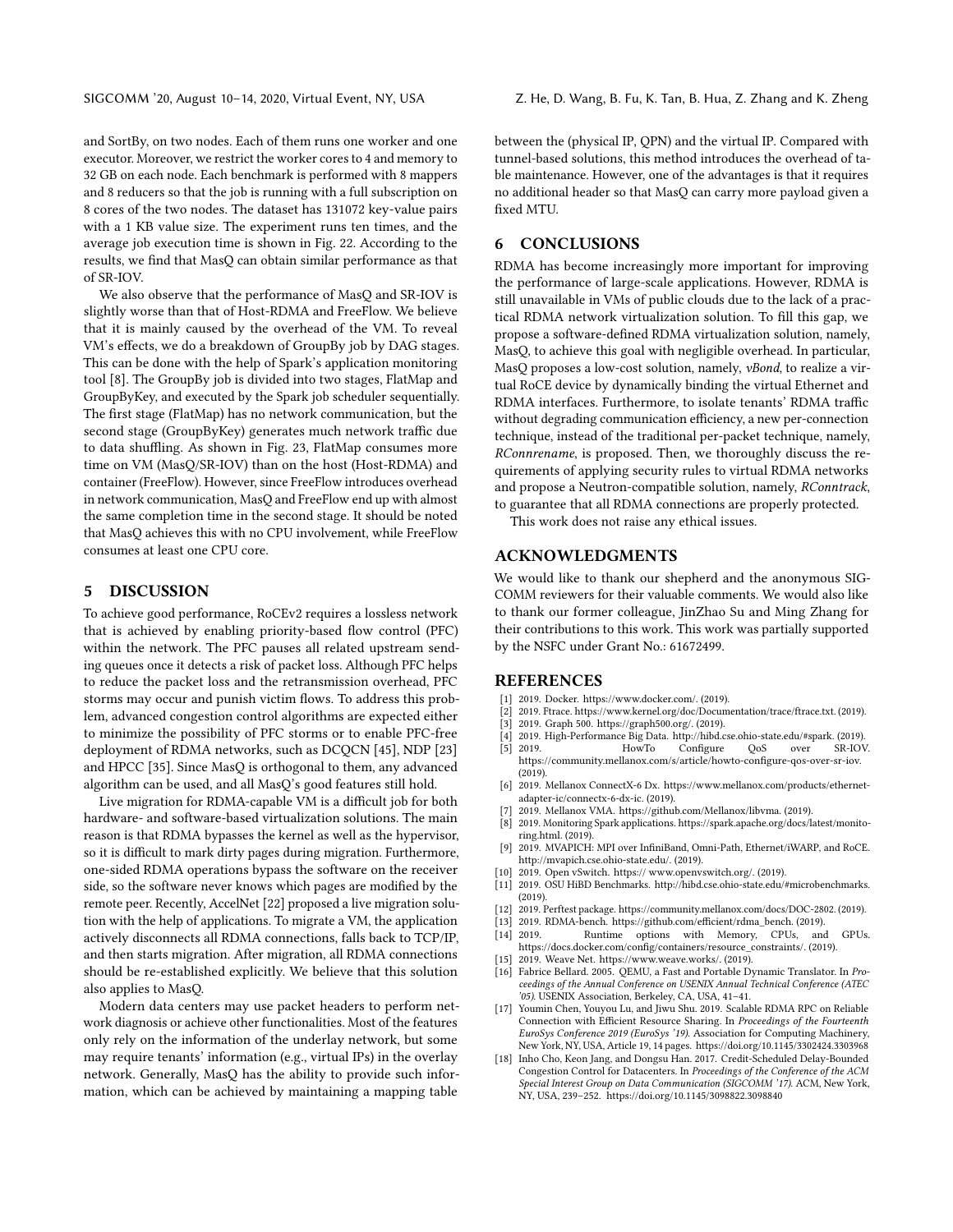#### MasQ: RDMA for Virtual Private Cloud **SIGCOMM** '20, August 10-14, 2020, Virtual Event, NY, USA

- <span id="page-12-20"></span>[19] Andrew R Curtis, Jeffrey C Mogul, Jean Tourrilhes, Praveen Yalagandula, Puneet Sharma, and Sujata Banerjee. 2011. DevoFlow: Scaling flow management for high-performance networks. In Proceedings of the ACM SIGCOMM 2011 conference. 254–265.
- <span id="page-12-14"></span>[20] Aleksandar Dragojević, Dushyanth Narayanan, Miguel Castro, and Orion Hodson. 2014. FaRM: Fast Remote Memory. In 11th USENIX Symposium on Networked Systems Design and Implementation (NSDI 14). USENIX Association, Seattle, WA, 401–414.
- <span id="page-12-11"></span>[21] Shiqing Fan, Fang Chen, Holm Rauchfuss, Nadav Har'El, Uwe Schilling, and Nico Struckmann. 2017. Towards a Lightweight RDMA Para-Virtualization for HPC. In Proceedings of the Joined Workshops COSH 2017 and VisorHPC 2017.
- <span id="page-12-5"></span>[22] Daniel Firestone, Andrew Putnam, Sambhrama Mundkur, Derek Chiou, Alireza Dabagh, Mike Andrewartha, Hari Angepat, Vivek Bhanu, Adrian Caulfield, Eric Chung, et al. 2018. Azure Accelerated Networking: SmartNICs in the Public Cloud. In 15th USENIX Symposium on Networked Systems Design and Implementation (NSDI 18), Renton, WA.
- <span id="page-12-17"></span>[23] Mark Handley, Costin Raiciu, Alexandru Agache, Andrei Voinescu, Andrew W. Moore, Gianni Antichi, and Marcin Wójcik. 2017. Re-architecting Datacenter Networks and Stacks for Low Latency and High Performance. In Proceedings of the Conference of the ACM Special Interest Group on Data Communication (SIGCOMM '17). ACM, New York, NY, USA, 29–42.<https://doi.org/10.1145/3098822.3098825>
- <span id="page-12-1"></span>[24] InfiniBand Trade Association 2010. InfiniBand Architecture Specification Release 1.2.1 Annex A16: RoCE. InfiniBand Trade Association. Rev.1.2.1.
- <span id="page-12-0"></span>[25] InfiniBand Trade Association 2014. InfiniBand Architecture Specification Release 1.2.1. InfiniBand Trade Association. Rev.1.2.1.
- <span id="page-12-2"></span>[26] InfiniBand Trade Association 2014. InfiniBand Architecture Specification Release 1.2.1 Annex A17: RoCEv2. InfiniBand Trade Association. Rev.1.2.1.
- <span id="page-12-3"></span>[27] Internet Engineering Task Force 2007. A Remote Direct Memory Access Protocol Specification. Internet Engineering Task Force. RFC5040.
- <span id="page-12-13"></span>[28] N. S. Islam, M. W. Rahman, J. Jose, R. Rajachandrasekar, H. Wang, H. Subramoni, C. Murthy, and D. K. Panda. 2012. High Performance RDMA-based Design of HDFS over InfiniBand. In Proceedings of the International Conference on High Performance Computing, Networking, Storage and Analysis (SC '12). IEEE Computer Society Press, Los Alamitos, CĂ, USA, Article 35, 35 pages.
- <span id="page-12-8"></span>[29] Cheng Jin, Abhinav Srivastava, and Zhi-Li Zhang. 2016. Understanding security group usage in a public IaaS cloud. In IEEE INFOCOM 2016 - The 35th Annual IEEE International Conference on Computer Communications. 1–9.
- <span id="page-12-16"></span>[30] Anuj Kalia, Michael Kaminsky, and David G. Andersen. 2014. Using RDMA Efficiently for Key-value Services. In Proceedings of the 2014 ACM Conference on SIGCOMM (SIGCOMM '14). ACM, New York, NY, USA, 295–306. [https://doi.org/](https://doi.org/10.1145/2619239.2626299) [10.1145/2619239.2626299](https://doi.org/10.1145/2619239.2626299)
- <span id="page-12-26"></span>[31] Anuj Kalia, Michael Kaminsky, and David G Andersen. 2016. Design Guidelines for High Performance RDMA Systems. In 2016 USENIX Annual Technical Conference (USENIX ATC 16). 437–450.
- <span id="page-12-15"></span>[32] Anuj Kalia, Michael Kaminsky, and David G. Andersen. 2016. FaSST: Fast, Scalable and Simple Distributed Transactions with Two-Sided (RDMA) Datagram RPCs. In 12th USENIX Symposium on Operating Systems Design and Implementation (OSDI 16). USENIX Association, Savannah, GA, 185–201.
- <span id="page-12-6"></span>[33] Daehyeok Kim, Tianlong Yu, Hongqiang Harry Liu, Yibo Zhu, Jitu Padhye, Shachar Raindel, Chuanxiong Guo, Vyas Sekar, and Srinivasan Seshan. 2019. FreeFlow: Software-based Virtual RDMA Networking for Containerized Clouds. In NSDI. 113–126.
- <span id="page-12-21"></span>[34] Teemu Koponen, Martin Casado, Natasha Gude, Jeremy Stribling, Leon Poutievski, Min Zhu, Rajiv Ramanathan, Yuichiro Iwata, Hiroaki Inoue, Takayuki Hama, et al. 2010. Onix: A distributed control platform for large-scale production networks.
- <span id="page-12-27"></span>[35] Yuliang Li, Rui Miao, Hongqiang Harry Liu, Yan Zhuang, Fei Feng, Lingbo Tang, Zheng Cao, Ming Zhang, Frank Kelly, Mohammad Alizadeh, et al. 2019. HPCC: high precision congestion control. In Proceedings of the ACM Special Interest Group on Data Communication. 44–58.
- <span id="page-12-23"></span>[36] Fangfei Liu and Ruby B. Lee. 2014. Random Fill Cache Architecture. In Proceedings of the 47th Annual IEEE/ACM International Symposium on Microarchitecture (MICRO-47). IEEE Computer Society, USA, 203–215. [https://doi.org/10.1109/](https://doi.org/10.1109/MICRO.2014.28) [MICRO.2014.28](https://doi.org/10.1109/MICRO.2014.28)
- <span id="page-12-4"></span>[37] M. Mahalingam, K. Duda, P. Agarwal, L. Kreeger, T. Sridhar, M. Bursell, and C. Wright. 2014. Virtual eXtensible Local Area Network (VXLAN): A Framework for Overlaying Virtualized Layer 2 Networks over Layer 3 Networks. https://www.rfceditor.org/info/rfc7348. (August 2014).
- <span id="page-12-10"></span>[38] Jonas Pfefferle, Patrick Stuedi, Animesh Trivedi, Bernard Metzler, Ionnis Koltsidas, and Thomas R Gross. 2015. A hybrid I/O virtualization framework for RDMAcapable network interfaces. ACM SIGPLAN Notices 50, 7 (2015), 17–30.
- <span id="page-12-9"></span>[39] Adit Ranadive and Bhavesh Davda. 2012. Toward a paravirtual vRDMA device for VMware ESXi guests. VMware Technical Journal, Winter 2012 1, 2 (2012).
- <span id="page-12-7"></span>[40] Rusty Russell. 2008. virtio: towards a de-facto standard for virtual I/O devices. ACM SIGOPS Operating Syst. Review (OSR (2008), 103.
- <span id="page-12-22"></span>[41] Shin-Yeh Tsai, Mathias Payer, and Yiying Zhang. 2019. Pythia: Remote Oracles for the Masses. In Proceedings of the 28th USENIX Conference on Security Symposium (SEC '19). USENIX Association, USA, 693–710.
- <span id="page-12-25"></span>[42] Shin-Yeh Tsai and Yiying Zhang. 2017. Lite kernel rdma support for datacenter applications. In Proceedings of the 26th Symposium on Operating Systems Principles. ACM, 306–324.
- <span id="page-12-12"></span>[43] Dongyang Wang, Binzhang Fu, Gang Lu, Kun Tan, and Bei Hua. 2019. VSocket: Virtual Socket Interface for RDMA in Public Clouds. In Proceedings of the 15th ACM SIGPLAN/SIGOPS International Conference on Virtual Execution Environments (VEE 2019). Association for Computing Machinery, New York, NY, USA, 179 C192.<https://doi.org/10.1145/3313808.3313813>
- <span id="page-12-24"></span>[44] Zhenghong Wang and Ruby B. Lee. 2007. New Cache Designs for Thwarting Software Cache-Based Side Channel Attacks. SIGARCH Comput. Archit. News 35, 2 (June 2007), 494–505.<https://doi.org/10.1145/1273440.1250723>
- <span id="page-12-18"></span>[45] Yibo Zhu, Haggai Eran, Daniel Firestone, Chuanxiong Guo, Marina Lipshteyn, Yehonatan Liron, Jitendra Padhye, Shachar Raindel, Mohamad Haj Yahia, and Ming Zhang. 2015. Congestion Control for Large-Scale RDMA Deployments. SIGCOMM Comput. Commun. Rev. 45, 4 (Aug. 2015), 523–536. [https://doi.org/10.](https://doi.org/10.1145/2829988.2787484) [1145/2829988.2787484](https://doi.org/10.1145/2829988.2787484)
- <span id="page-12-19"></span>[46] Danyang Zhuo, Kaiyuan Zhang, Yibo Zhu, Hongqiang Harry Liu, Matthew Rockett, Arvind Krishnamurthy, and Thomas Anderson. 2019. Slim:OS kernel support for a low-overhead container overlay network. In 16th USENIX Symposium on Networked Systems Design and Implementation NSDI 19. 331–344.

# APPENDIX

Appendices are supporting material that has not been peer-reviewed.

#### SOFTWARE-BASED I/O VIRTUALIZATION

In this section, we will introduce two software-based I/O virtualization methods for RDMA: paravirtualization and hybrid I/O virtualization.

#### A.1 I/O para-virtualization

Paravirtualization splits the I/O device's driver into a frontend and a backend driver, which runs in virtual machine (VM) and host, respectively. To complete an I/O operation, the frontend driver first forwards the command to the backend driver, which further delivers it to the physical device. Currently, the virtio framework is the de facto way to implement such a frontend and backend driver. The core of virtio is that it provides a mechanism, namely, virtqueue, to exchange the I/O command between the frontend and backend driver. Specifically, to deliver an I/O command, there are three steps. 1) The frontend driver in the VM first enqueues the I/O command into a pre-allocated virtqueue and then calls the kick API. The kick call will VM-exit into the host kernel and notify the corresponding backend driver that the arrival of a new I/O command. 2) After waking up, the backend driver first dequeues the I/O command from the virtqueue and then forwards it to the physical device for further processing. Once it obtains the result, the backend driver enqueues it into the virtqueue and injects an interrupt into the VM. 3) The corresponding interrupt handler will execute the callback function registered by the frontend driver to complete the I/O request's subsequent processing.

#### A.2 Hybrid I/O virtualization

Hybrid I/O virtualization is proposed by HyV tailored for RDMA. It adopts paravirtualization to virtualize the control path but implements a zero-copy data path. Therefore, only control operations, such as creating a QP and registering a memory region, are virtualized in a "paravirtual" manner. Data path operations, such as posting a WQE and transmitting user data, are performed directly in a zero-copy manner. For example, to create a QP, a system call